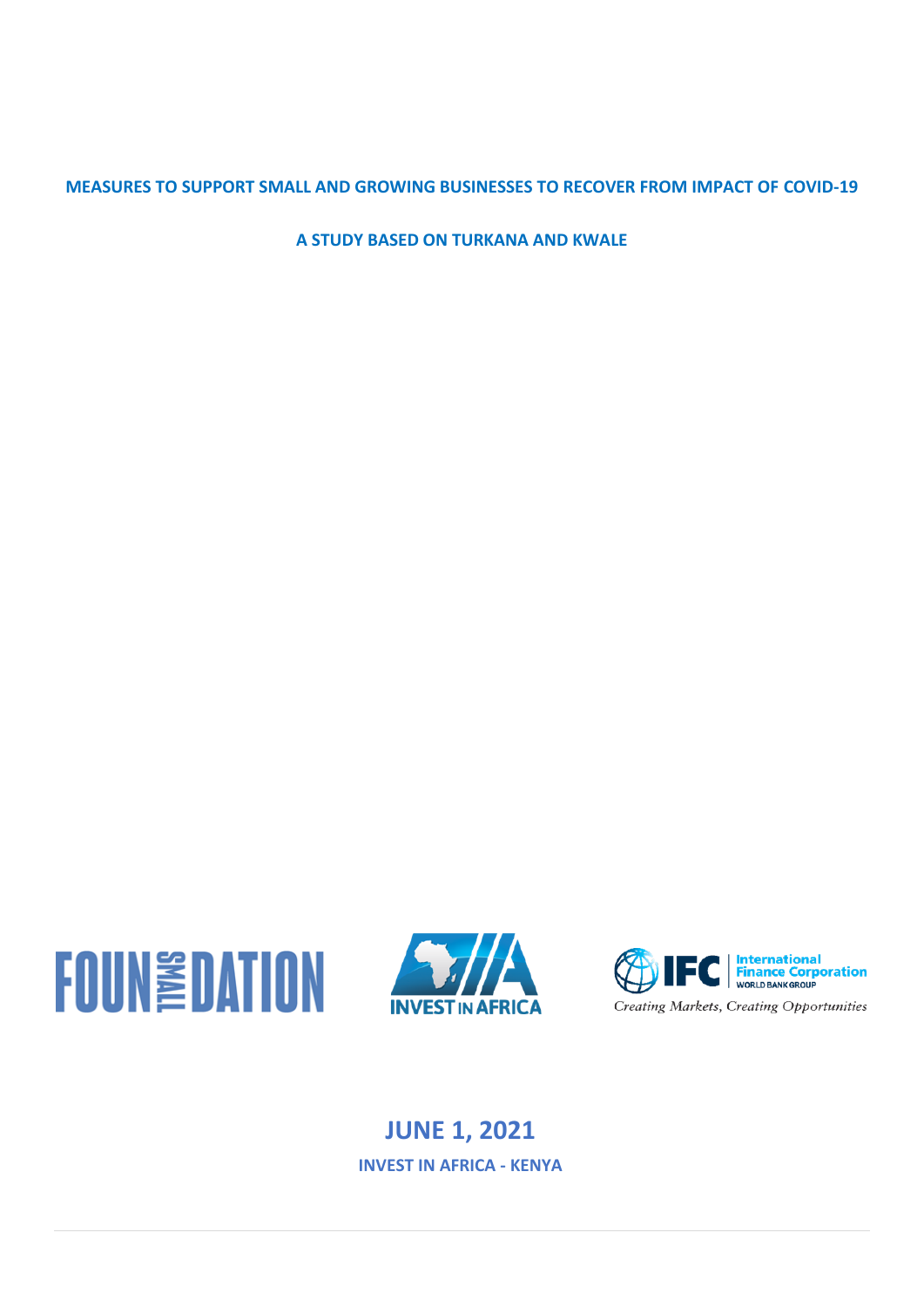# CONTENTS

| Development of an SGB Focused Policy Framework That Supports Risk Resilience and Disaster Preparedness 26 |  |
|-----------------------------------------------------------------------------------------------------------|--|
|                                                                                                           |  |
| Short-Term Policy Measures Crucial for Supporting SGBs Pivoting and Repurposing to Manufacturing 27       |  |
| Enhance Private Sector Participation, From Both Large Companies and SGBs FOR RECOVERY INITIATIVES  28     |  |
|                                                                                                           |  |
|                                                                                                           |  |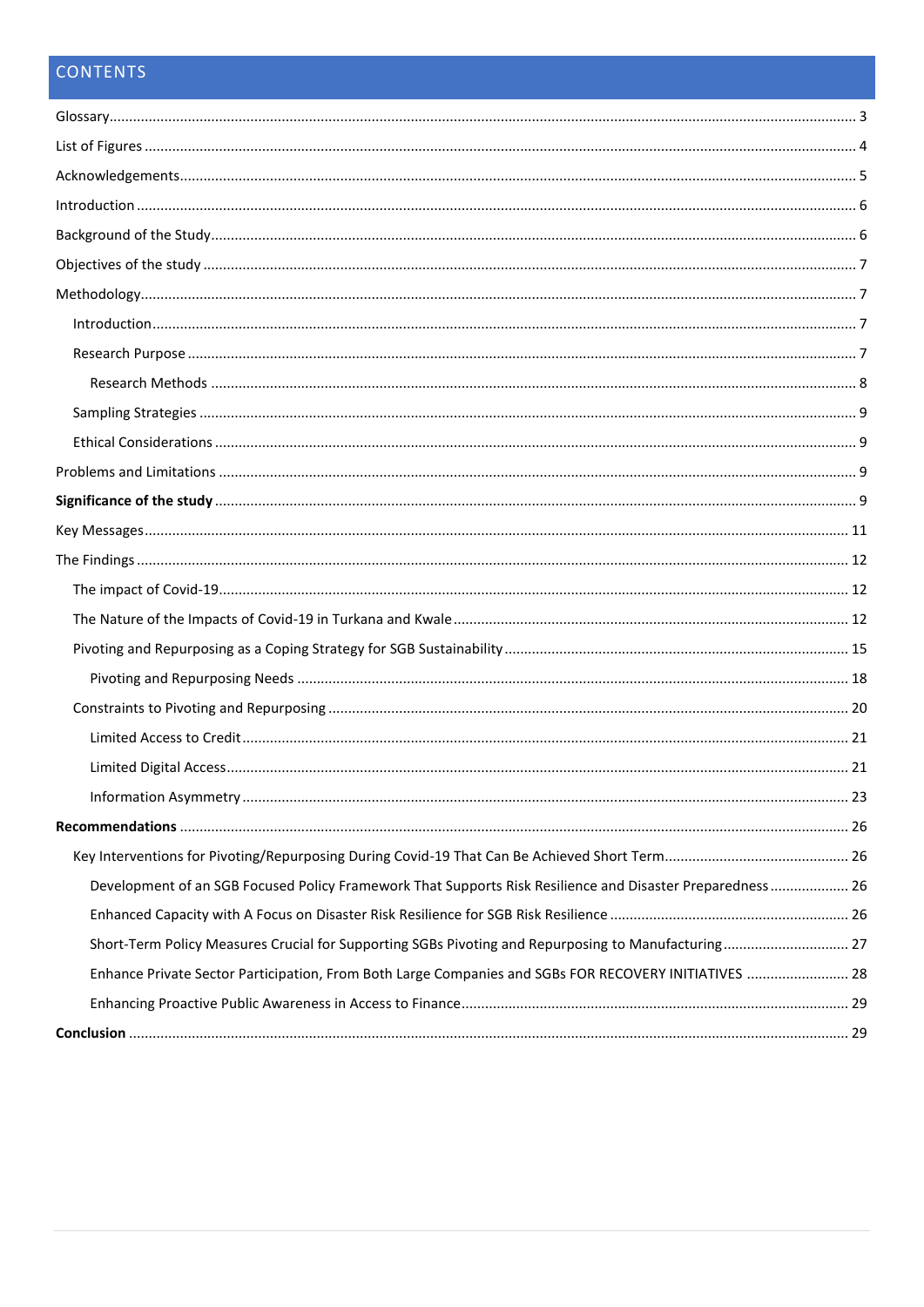## <span id="page-2-0"></span>GLOSSARY

- 1. **AfCFTA** Africa Continental Free Trade Area
- 2. **CATI** Computer Aided Telephone Interview
- 3. **CEO**  Chief Executive Officer
- 4. **Covid-19** Coronavirus
- 5. **CRA**  Commission of Revenue Allocation
- 6. **EABC** East African Community Business Council
- 7. **EABC**  East African Community Business Council
- 8. **GDP** Gross Domestic Product
- 9. **GoK** Government OF Kenya
- 10. **IFC** International Finance Corporation
- 11. **IIA** Invest in Africa
- 12. **ILO**  International Labour Organization
- 13. **Joint SGBs** SGBs that have a mixed ownership 50:50 structure where shares are equally distributed among men and women shareholders.
- 14. **KEPROBA** Kenya Export Promotion and Branding Agency
- 15. **KIE** Kenya Industrial Estates
- 16. **KIRDI** Kenya Industrial Research and Development Institute
- 17. **McK**  McKinsey and Company
- 18. MSC Microsave Consulting
- 19. **MSEA** Micro and Small Enterprises Authority
- 20. **Non-WSGBs** SGBs that are led by men
- 21. **SCBF** Swiss Capacity Building Facility
- 22. **SGBs** Small and Growing Businesses
- 23. **SMEs** Small and Medium sized Enterprises
- 24. **WSGBs** Women Owned and Led SGBs where one or more women own more than 51% of shares or a woman is in a leadership role such as CEO or Managing Director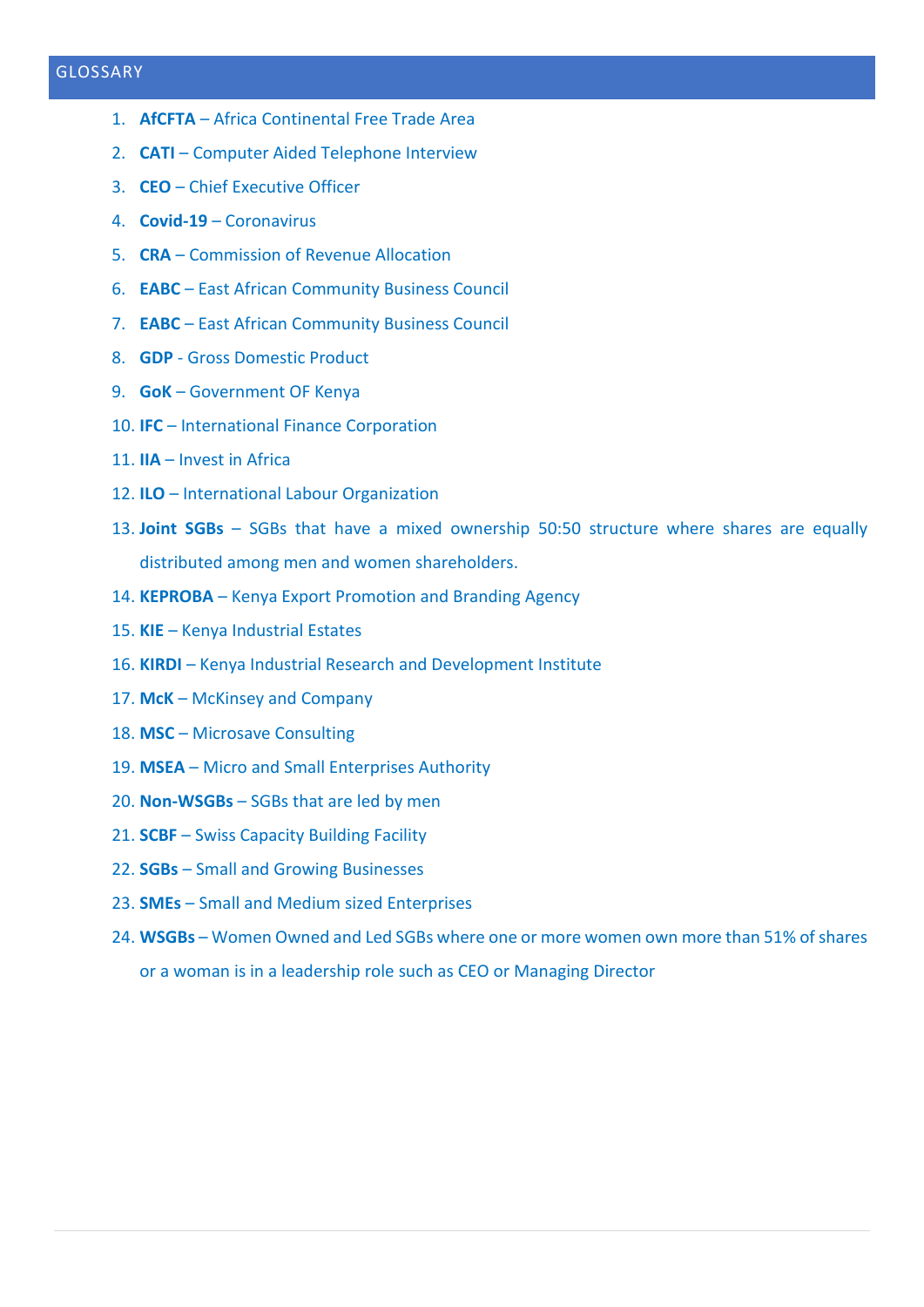## <span id="page-3-0"></span>LIST OF FIGURES

- 1) Figure 1: The Operational Status of SGBs in Turkana and Kwale Counties
- 2) Figure 2: The Coping Strategies Used by SMEs to Remain Operational
- 3) Figure 3: Sectors Pivoting Representation Most Affected Sectors to Least Affected Sectors
- 4) Figure 4: Representation of Sectors Willing to Pivot/Repurpose
- 5) Figure 5 & 6: Hospitality, Travel, and Transport SGB Pivot Options
- 6) Figure 7 & 8: Mining & Natural Resources and Construction Pivot Options
- 7) Figure 9 & 10: Business Needs for Successful Pivoting and Financing
- 8) Figure 11 & 12: Business Needs for Successful Pivoting and Financing
- 9) Figure 13: Sources of external financing sought by SGBs
- 10) Figure 14: Online Sector Representation of SMEs
- 11) Figure 15: Reasons for Lack of Online Presence
- 12) Figure 16: Perceptions and Attitudes on Recent Measures by Various Stakeholders to Support SGBs
- 13) Figure 17: Trusted Sources of Information for SGBs in the Study
- 14) Figure 18: Reliability of Proposed Sources of Information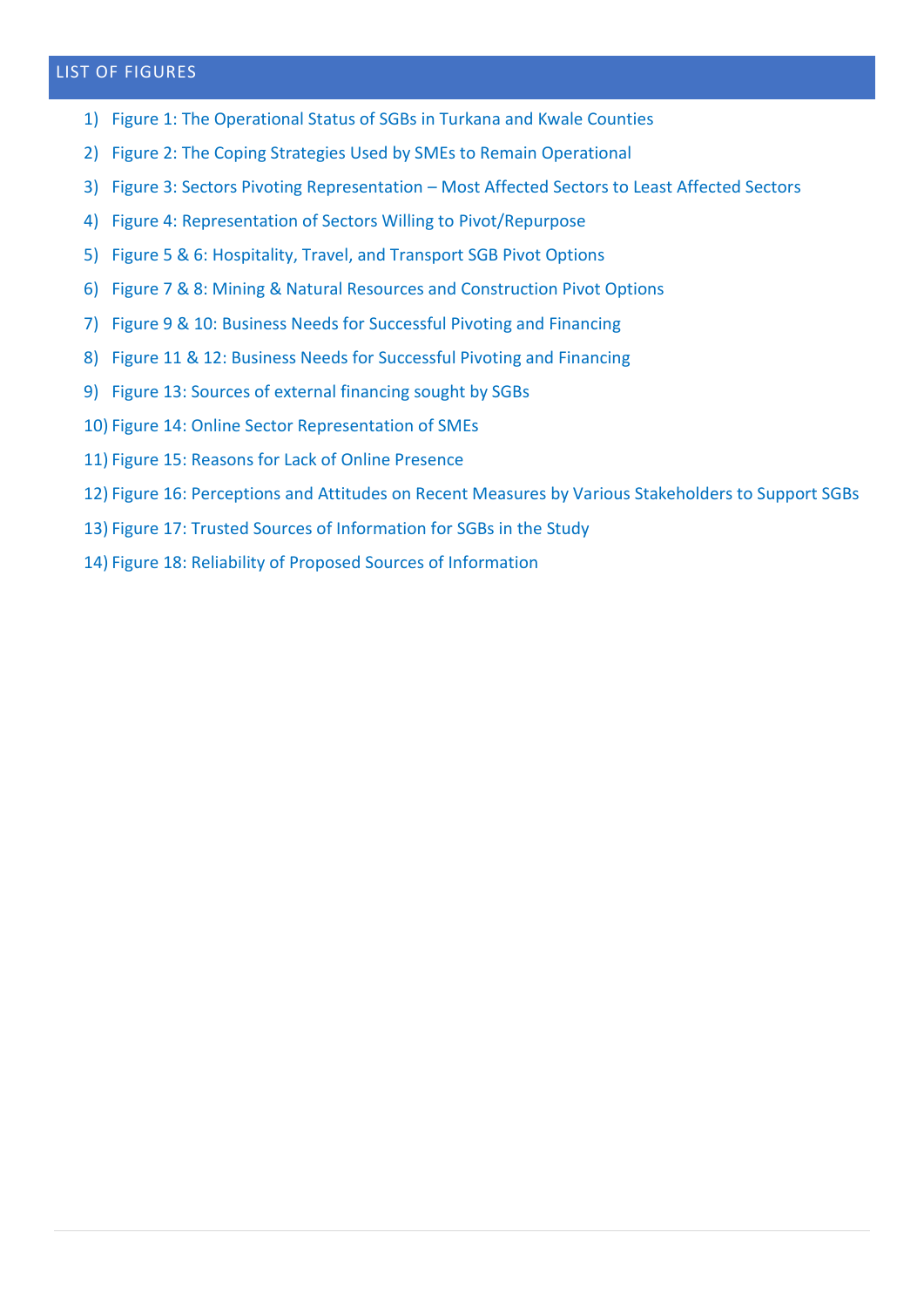## <span id="page-4-0"></span>ACKNOWLEDGEMENTS

We are grateful to Small Foundation for their support, guidance contributions and excellent engagement throughout.

We also thank the International Finance Corporation (IFC), The County Government of Turkana, Base Titanium Ltd, The Chamber of Commerce (Turkana County), and The Umma Initiative.

We further thank the many stakeholders – including SGBs and their representatives – whom we interviewed for this study.

Finally, we thank participants at the final review workshop held virtually in 2020, which included officials from the IFC, the County Government of Turkana, the Chamber of Commerce, and related organisations. We are very grateful for the detailed policy suggestions received in which are reflected herein.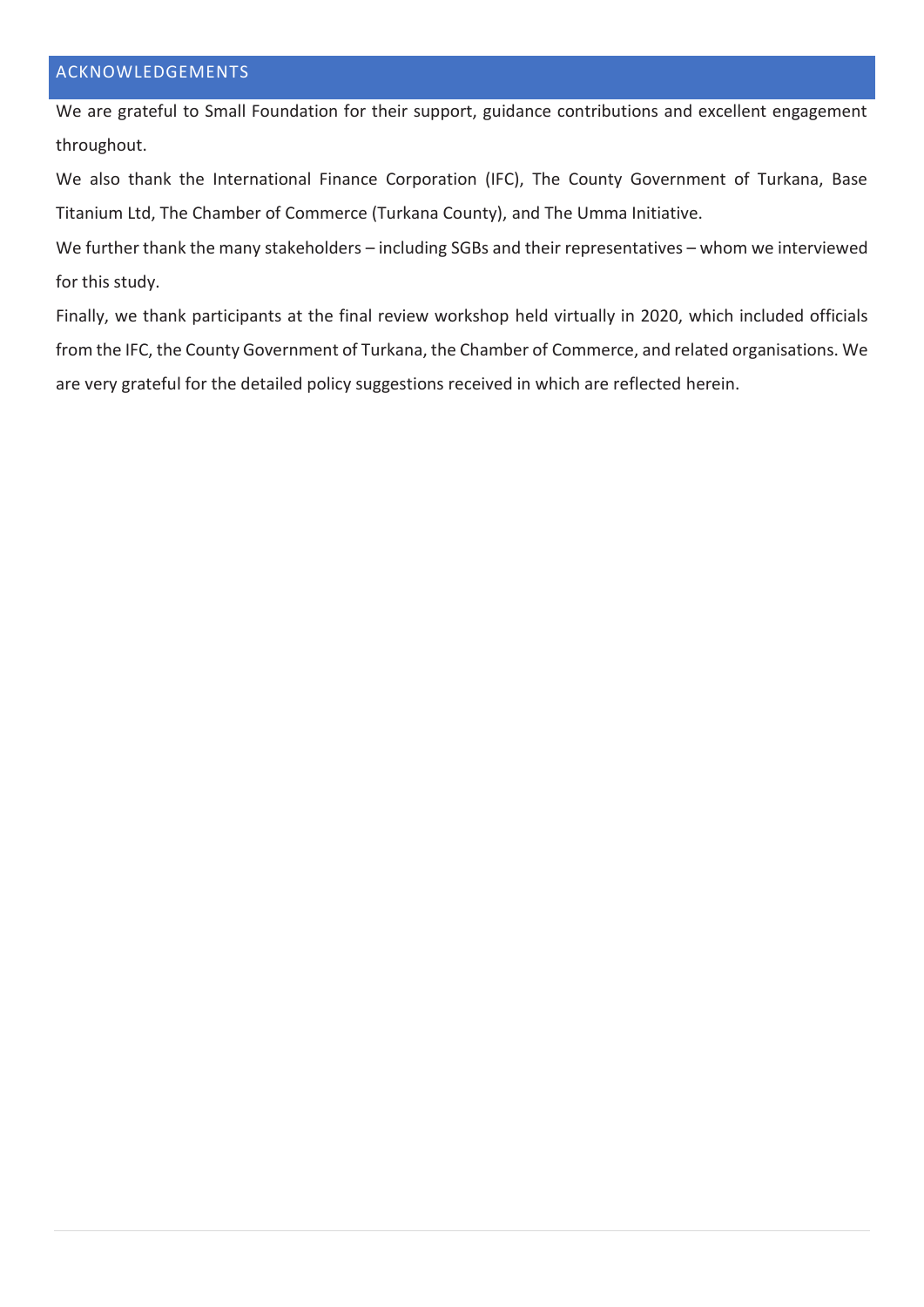## <span id="page-5-0"></span>INTRODUCTION

In Kenya, Small and Growing Businesses (SGBs) employ eighty per cent (80%) of the population and contribute approximately forty per cent (40%) to the country's Gross Domestic Product (GDP) making them a vital component to the economy. In consequence, from the onset of the pandemic, ecosystem actors including the Government of Kenya (GoK) have responded to their struggle to remain afloat with urgency by designing interventions that would prevent further closure of small businesses.

Few measures have been taken by the SGBs themselves to cushion against the risks posed by the pandemic but due to lack of policy frameworks, inadequate disaster risk preparedness, lack of awareness, limited financial resources, and limited availability of advisory and support services, the sustainability of their efforts must be called to question. The private sector, for instance, must view the protection of investments against the impacts of hazards such as COVID-19 as a key challenge that must be effectively tackled to achieve sustainable development. Especially where it involves rural-based SGBs.

Invest in Africa (IIA) seeks to respond to the urgent need to promote rural enterprises through research that informs the type of interventions required in supporting them to recover and build back stronger. This is believed to be a force for economic change that must take place if many rural communities are to survive.

#### <span id="page-5-1"></span>BACKGROUND OF THE STUDY

The study focused on two rural counties - Turkana and Kwale - due to their high number of rural SGBs across various sectors. Communities in these counties fall within the low socio-economic class and depend on SGBs to sustain their livelihoods.

Turkana County, located in the Northern part of Kenya, is considered the poorest of the forty-seven counties in Kenya. Statistics from the Commission of Revenue Allocation (CRA) indicate that nearly ninety-two per cent (92%) of the population is living below the poverty line, earning less than two US dollars per day. What this means is the negative impact of Covid-19 on the rural SGBs in Turkana would have a devastating effect on livelihoods if not addressed in good time.

Kwale County is in the coastal region of Kenya and is also considered to be among the poorest in the country. Like Turkana County, most livelihoods are sustained through SGBs.

Both counties have received significant investments in the mining and extractives sector and SGBs have tapped into these activities to support livelihoods and sustain the supply chain. These SGBs have diversified into business activities other than those solely related to agriculture such as catering, travel and tourism, value addition, wholesaling, retailing, general supplies, construction, professional services, among others.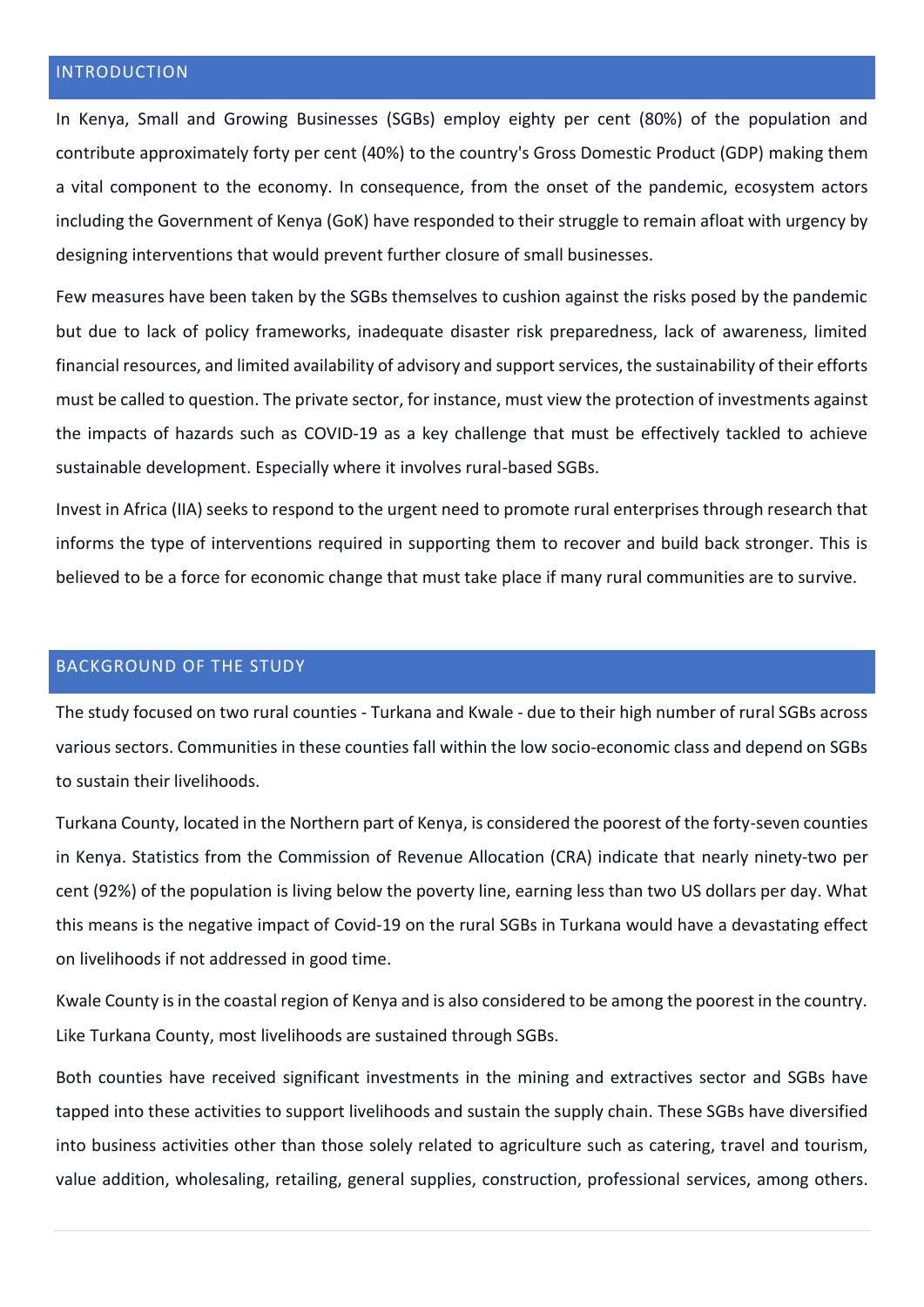Some of these rural SGBs have been expanding their activities and markets to find new markets for their products and services beyond the county boundaries.

This study sought to explore the impact of Covid-19 on SGBs and to generate robust solutions for enhancing their development by harnessing the local content laws and policies for the accelerated development of the two counties. The study also sought to explore the pivoting and repurpose needs of the SGBs and mobility within the fields and sectors of operation.

## <span id="page-6-0"></span>OBJECTIVES OF THE STUDY

The overall objective of the study was to identify the needs and capacity of SGBs with the potential to repurpose and pivot as a business survival strategy during and post the Covid-19 phase.

More specifically, the study sought to:

- Understand the real time impacts of Covid-19.
- Assess the business health of the studied SGBs and establish the need for repurposing/pivoting.
- Prepare the findings to inform dialogue and gain consensus among key stakeholders on priority actions for recovery.
- Identify specific support interventions required to enable repurpose/pivot models for SGBs.
- Promote the interest and commitment of the SGB ecosystem players in designing and participating in the development of strategies for supporting business recovery and survival.

# <span id="page-6-1"></span>**METHODOLOGY**

#### <span id="page-6-2"></span>INTRODUCTION

The purpose of this chapter is to explain in detail the research methods and the methodology implemented for this study. The chapter will explain the research approach and design as well as the advantages and disadvantages of the research tools chosen. This will be followed by a discussion on their ability to produce valid results, meeting the aims and objectives set by this study. The chapter then goes on to discuss the sample size and the sampling strategy applied by the researchers and the data analysis methods which have been used. It concludes with a brief discussion on the ethical considerations and limitations posed by the research methodology including the problems encountered during the research.

### <span id="page-6-3"></span>RESEARCH PURPOSE

This study makes use of both quantitative and qualitative research strategies, where a mixed approach of both positivism and interpretivism have been used to help the researchers draw a more wholistic picture.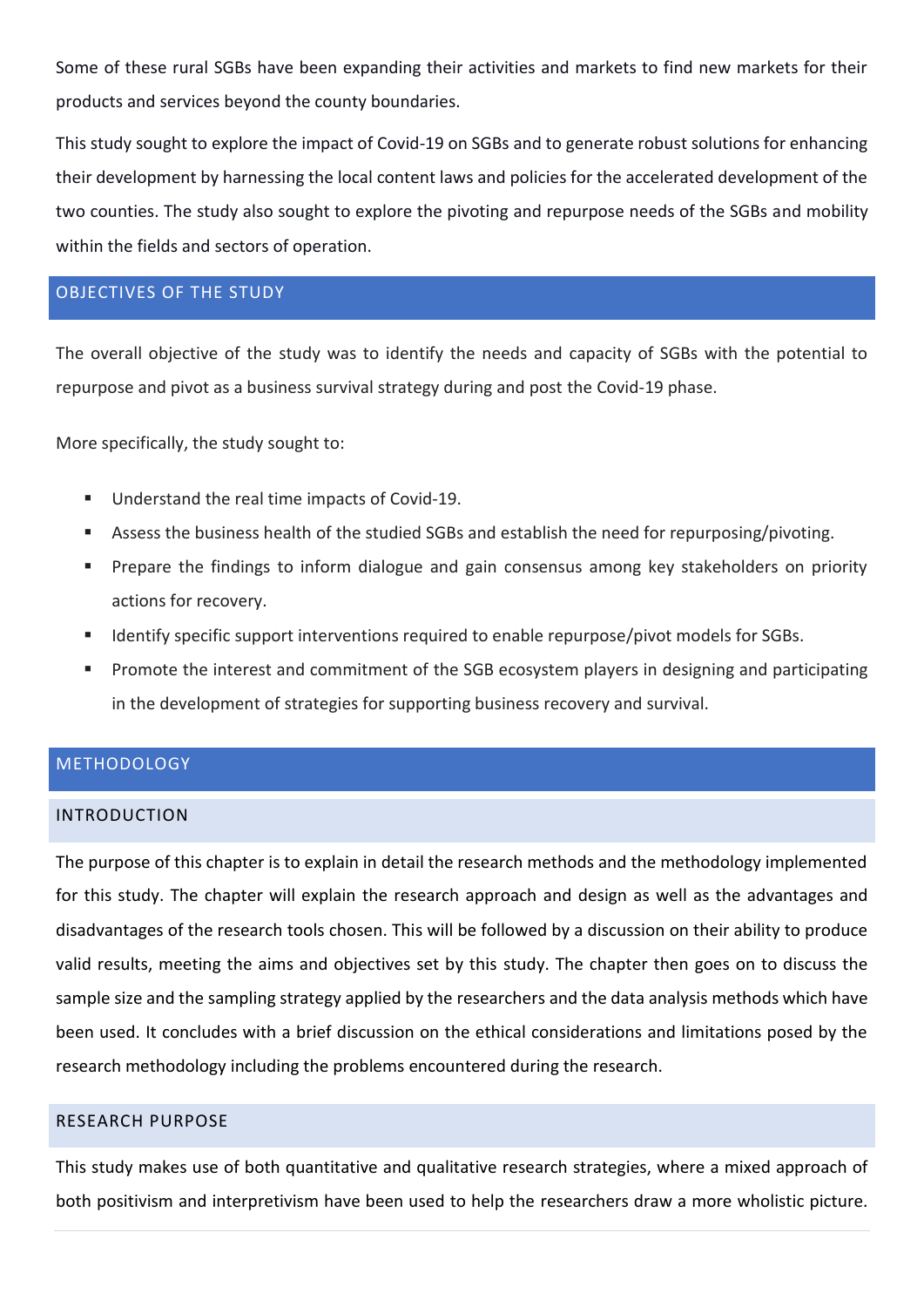The researchers chose to use this approach because amidst the quantifiable approaches, there were nonquantifiable variables between which different and complex connections were found to exist.

#### <span id="page-7-0"></span>RESEARCH METHODS

For the purposes of this study, the researchers decided to use a combination of two of the classic social sciences tools – questionnaires and interviews. The questionnaires were used to conduct focused interviews with the business owners of SGBs in both Turkana and Kwale counties. As a complementary method, the researchers conducted interviews with an equal number of representatives of each group. The advantages and disadvantages of each method are discussed below.

#### **Questionnaires**

Questionnaires were chosen for this research because they are a reliable and quick method to collect information from multiple respondents in an efficient and timely manner. This is especially important when it comes to large projects, with several complex objectives, where time is one of the major constraints. This study was no exception and questionnaires were a quick and effective way for the researchers to reach multiple respondents within several weeks.

A general disadvantage of the questionnaire method, however, is their fixed and strict format which eliminates the possibility for more in-depth or abstract observation. Again, this study was not an exception from this rule, as the questionnaires provided linear and clear results, but many elements from the research were left uncovered.

#### **Interviews**

The questionnaires were used to conduct the research through Computer Aided Telephone Interviews (CATI). Interviews were used as a complementary research method because of three key reasons. First, the Covid-19 pandemic prevented any physical contact between people to minimize spread of the virus. Next, the rural nature of the study posed concerns over the respondents' ability to fully self-fill online questionnaires due to network connectivity issues and limited access to internet connected business centres. Finally, the length of the tool suggested expected low response rates.

The interviewers were required to follow a script provided by a software and resist engaging the respondents beyond clarifying the meaning behind a question, repeating a question, or sometimes translating the question to Swahili to prevent biased results. This method was critical to the study as it allowed for more cooperation from interviewees, fast data collection, and enhanced accuracy. All of which were crucial to the validity and reliability of the responses recorded.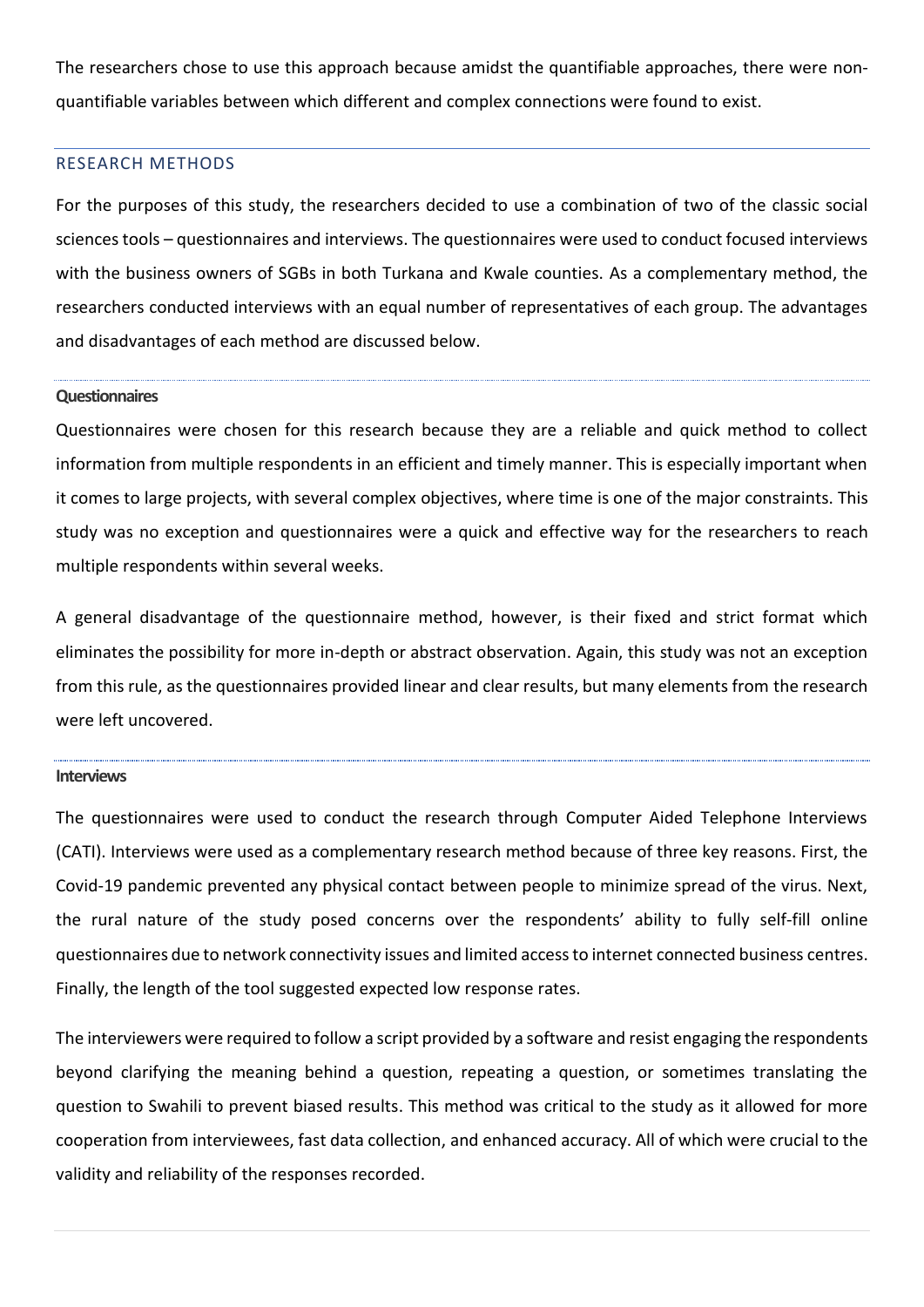#### <span id="page-8-0"></span>SAMPLING STRATEGIES

For the purposes of this study, the writer had to examine two separate groups of participants. A method of stratified sampling has been used as the relationships between different sub-groups had to be observed. The participants were selected based on specific criteria, such as the sector of operation. The first group of participants was from Turkana County and consisted of the SGB business owners. A total of 620 business owners were interviewed. The second group of participants was from Kwale County. Business owners were interviewed and accounted for 155 of the total sample. A full sample of 775 business owners were interviewed for this study. The researchers tried to create as diverse a sample as possible, making sure there was an equal number of men and women represented, and more importantly that there were representatives from various sectors.

#### <span id="page-8-1"></span>ETHICAL CONSIDERATIONS

There were several types of ethical issues that the researchers had to take into consideration for this project. The most important one was consent from the participants. All the participants were informed in advance of the purpose of the study and gave their consent to participate. Their identity as well as the names of the organisations they belong to has been kept confidential meeting the requirements of the code of ethics of the research consortium. Finally, all the information collected during this study has been used only for the purposes of the study.

## <span id="page-8-2"></span>PROBLEMS AND LIMITATIONS

The researchers faced a few problems while conducting the study. The first challenge was recruiting enough participants in Kwale County. The creation of the initial database of prospective counties took time. Thus, access to the participants and obtaining permission for the research was a major challenge. Approaching SGB representatives did, however, help push the needle. Secondly the researcher was restricted by time and cost, which determined the choice of a more efficient method, such as the questionnaire, instead of the more time-consuming focus groups or participant observation.

### <span id="page-8-3"></span>**SIGNIFICANCE OF THE STUDY**

Rural entrepreneurship is an important building block and a force of economic change that must take place if many rural communities are to survive. This study was aimed at uncovering the needs and the capacity of SGBs to pivot/repurpose.

The findings will be critical to informing the shaping of relevant and practical interventions to support the survival of rural SGBs as they recover from the disruption caused by the pandemic. It analyses pathways for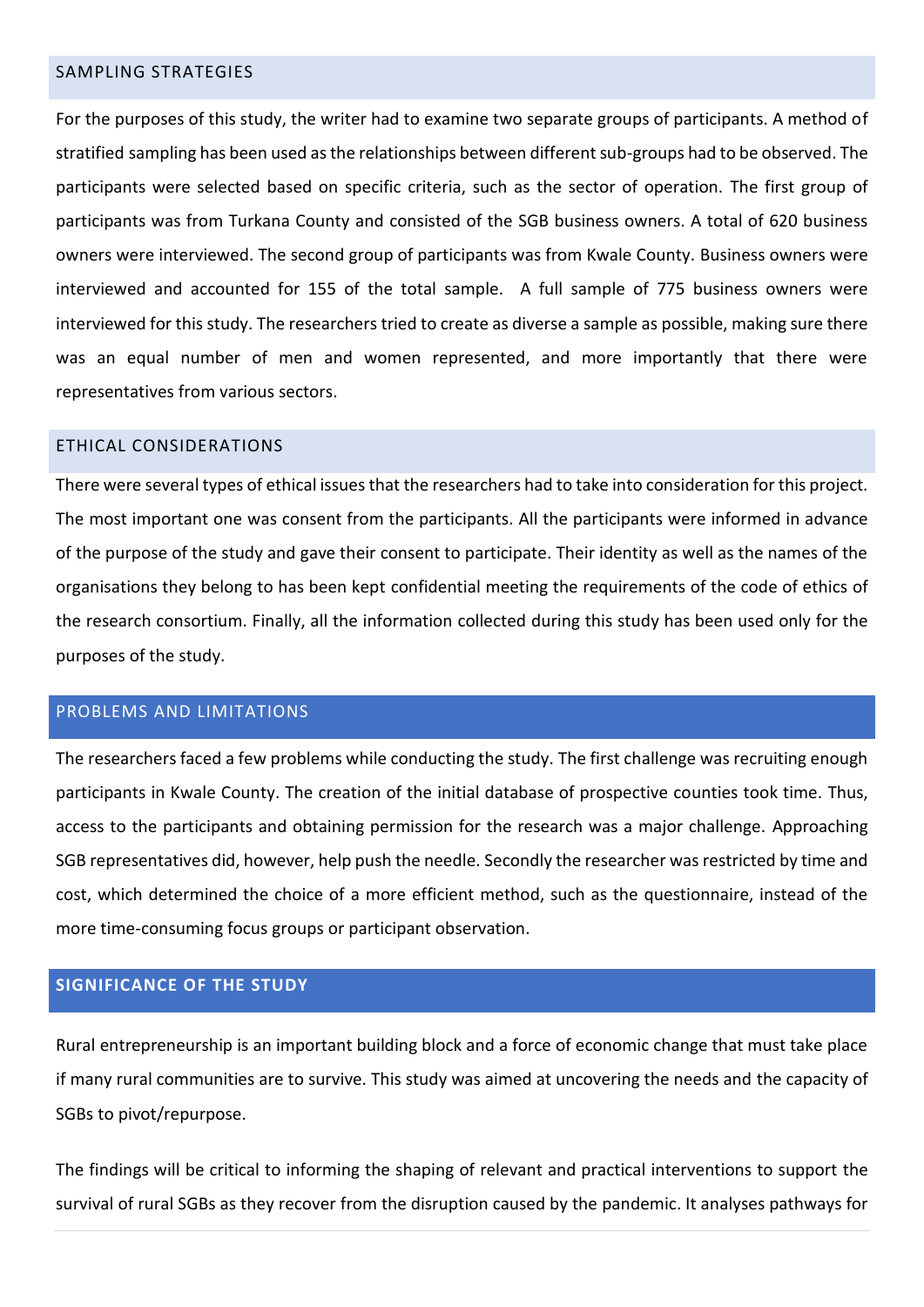integrating SGBs into new value chains and strengthening them as they repurpose. The study develops a baseline of SGB capabilities, constraints and pathways of participation using primary data. The findings will also be relevant to informing key policy measures crucial for supporting SGBs by creating an enabling environment at both the national and county level. These findings will ensure policies and programmes are targeted more specifically at the development of SGBs and will highlight practical steps forward.

Finally, they will ensure risk informed investments for private sector players in the ecosystem who are seeking to respond with measures supporting the sustainability and resilience of their supply chains.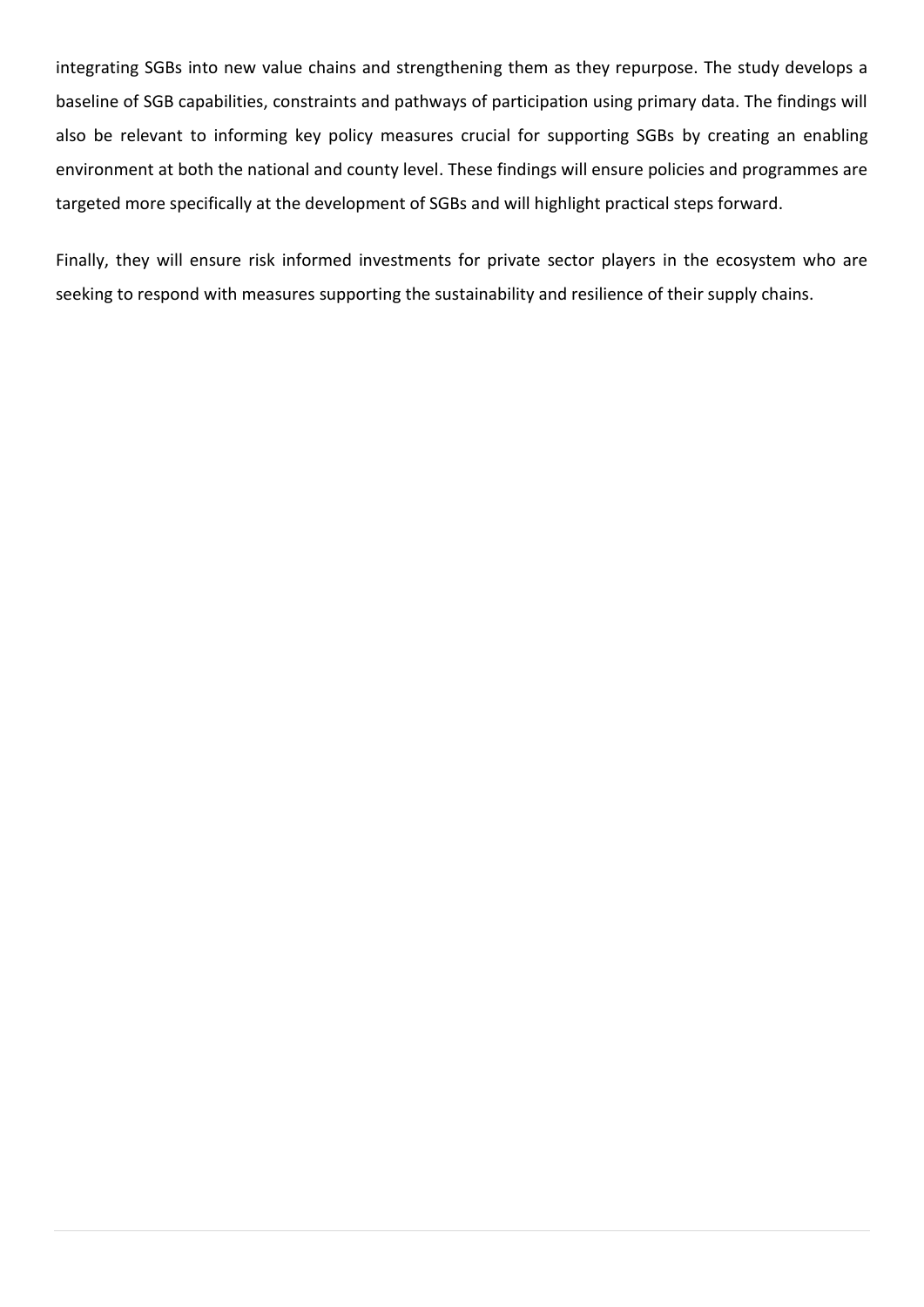- <span id="page-10-0"></span>1) Even though over 90% of the rural SGBs are negatively impacted by COVID 19, over 70% of businesses interviewed were not considering shutting down. This demonstrates the fortitude of the SGBs in the face of a crisis that threatens their survival and existence. However, entrepreneurship demands an enabling environment to move them from survival to thriving.
- 2) During the lock down and beyond, the women owned and led SGBs have borne a disproportionate burden of the economic and social costs of the COVID-19 crisis through job losses and reduced working hours. The strain has often been particularly acute for mothers, who, due to entrenched gender and cultural norms in rural areas also had to cope with additional childcare demands because of school and childcare facility closures during the containment phase of the crisis. This implies that the Covid-19 crisis risks eroding some of the gains in gender equality that have been achieved locally over the last few years.
- 3) There is existence of barriers and constraints to SGBs attempting to repurpose such as access to information on risk mitigation, support systems, and finance. The constraints specific to value chains include availability of raw products and technology, lack of local capacity and skills to perform higher value-added work and an uneven playing field that supports the growth of large players while simultaneously disadvantaging SGBs participation in primary value addition in manufacturing.
- 4) Few of the SGBs have pivoted while others have repurposed due to the barriers. Some SGBs have pivoted into manufacturing though generally in low value-addition. They need support in developing business models to enable them to strategically pivot and effectively respond to new opportunities to ensure long term survival and sustainability.
- 5) There is generally insufficient coordination across the governmental departments and the deployment of a top- down approach to development and implementation. This reduces the scope for involvement of county governments and local knowledge diffusion.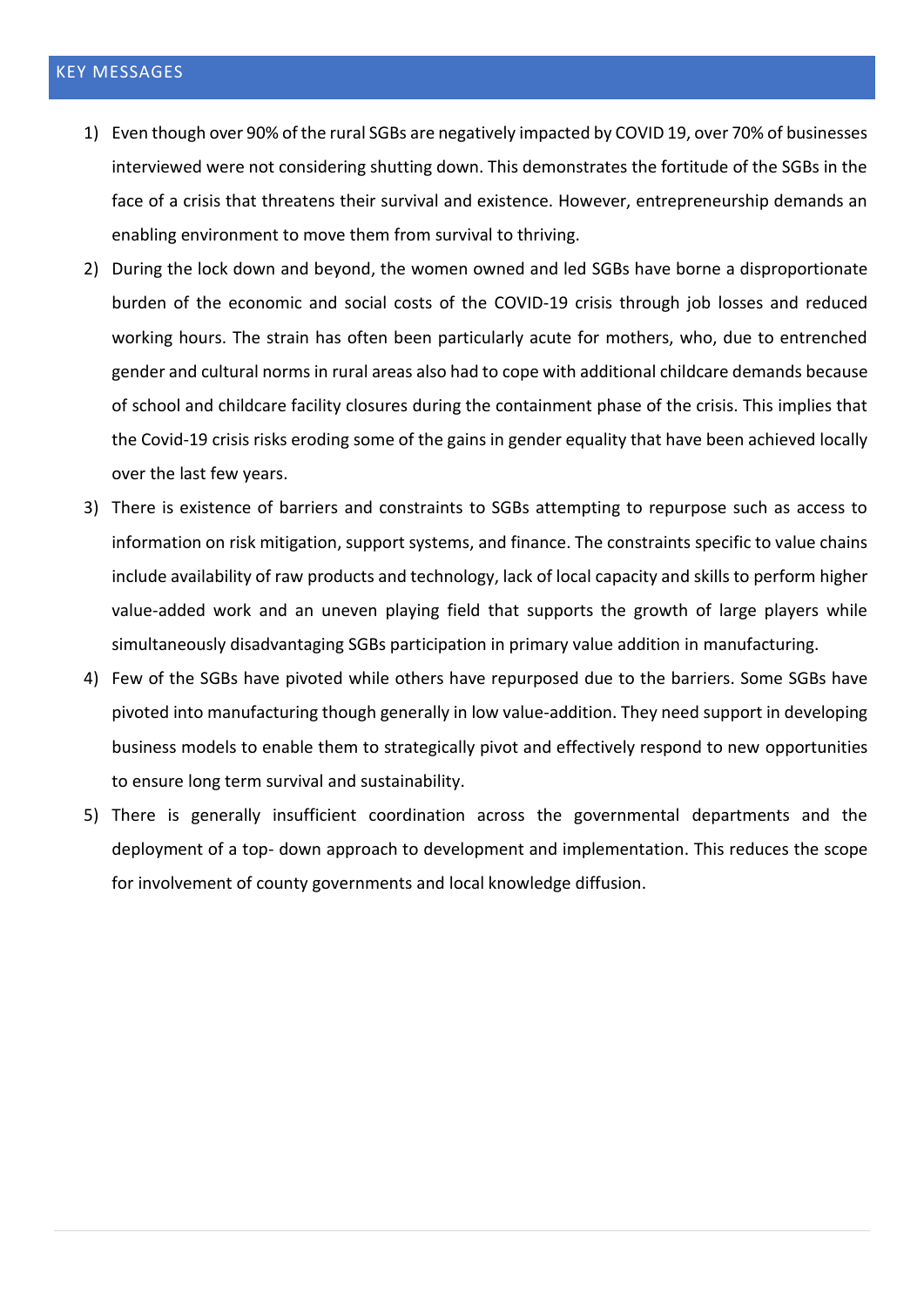#### <span id="page-11-1"></span><span id="page-11-0"></span>THE IMPACT OF COVID-19

While the health impacts of Covid-19 were mostly felt in the urban areas of Kenya, the economic impacts spread beyond urban to rural areas threatening to reverse the valuable progress made in recent years in parts of rural Kenya.

The study's particular focus on Kwale and Turkana counties is motivated in part by the threat of diminishing the progress that has been recorded given the robust growth prospects, strong private sector participation, and wealth of investment opportunities across various priority sectors in these two counties including infrastructure development, manufacturing, power generation and natural resource extraction.

#### <span id="page-11-2"></span>THE NATURE OF THE IMPACTS OF COVID-19 IN TURKANA AND KWALE

*The nature of the impacts experienced in rural SGBs bares similarities with those experienced in urban areas*

Majority of the Small and Growing Businesses (SGBs) in our study recorded negative impacts in the face Covid-19 compared to those who stated that they did not experience any negative effects from the pandemic (94.2% vs 5.9%).

For the SGBs that recorded experiencing a negative effect, the top three types of effects were grouped as follows in order of severity:

### **1) The Decrease Demand for Goods and Services Offered by the SGBs**

In the study resulted in a reduction in sales revenue achieved by businesses. This is consistent with findings from other studies. The study conducted by Swiss Capacity Building Facility (SCBF) indicates that factors contributing to these effects range from decrease in working hours to supply chain disruptions (SCBF & MSC, 2020).

#### **2) Limited Logistical Support Due to Affected Transportation Services Across Borders**

The Covid-19 pandemic necessitated in county and cross county lockdown measures that severely affected the logistics sector. According to the East African Community Business Council (EABC), the logistics sector recorded a 75% decrease in revenue making it one of the most affected sectors in the country (EABC, 2020). Most businesses located in Turkana and Kwale counties rely on supply chains that are beyond their county borders. The county border lockdown measures instituted to prevent further spreading of the virus affected both inbound and outbound logistic support for small business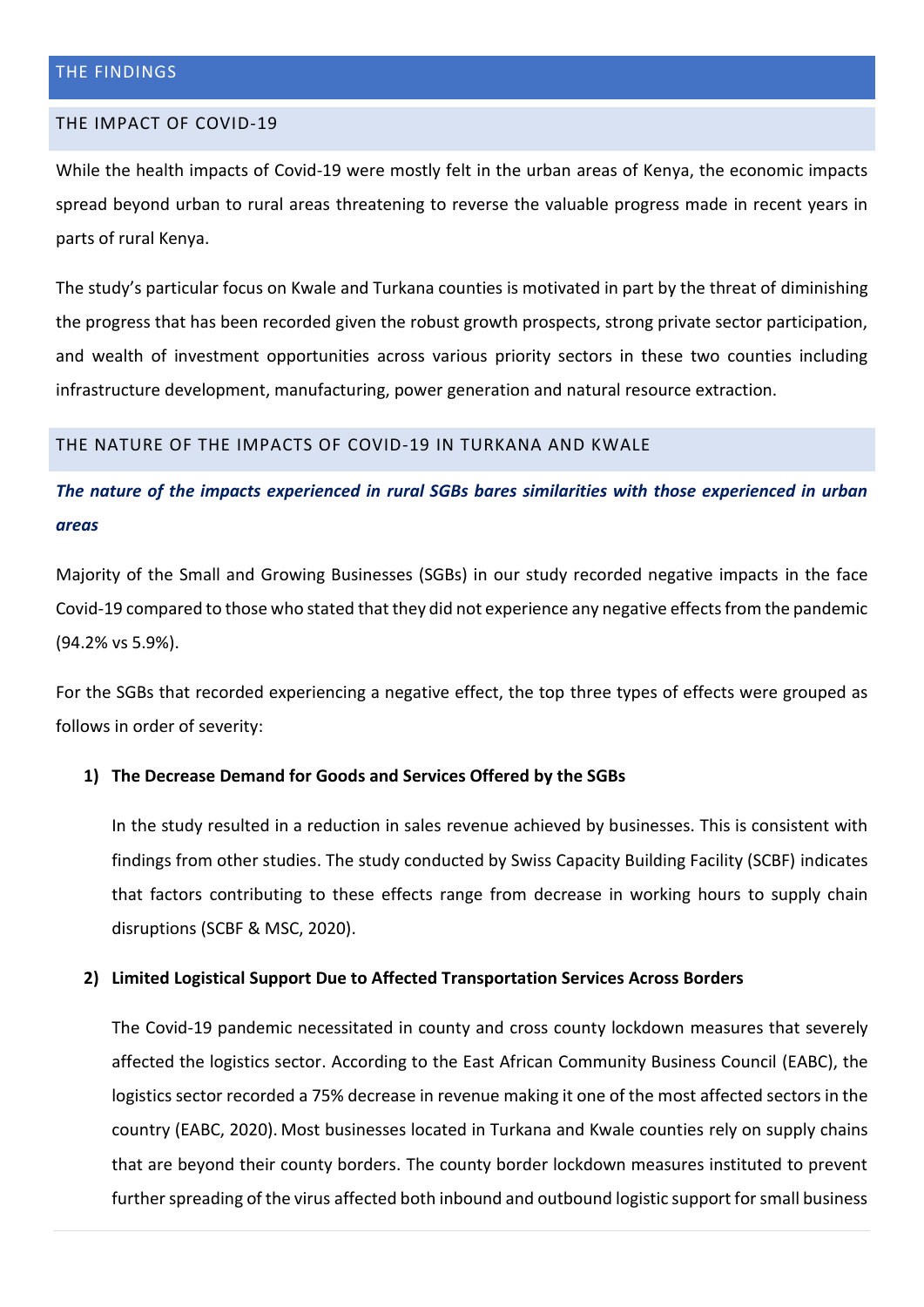owners. First, the transport requirements increased leading to a strained supply of trucks. This reduced availability of transport mechanisms interfered with business operations and caused ripple effects such as increased costs and inventory loss. Also, the strict medical guidelines put in place that required a fourteen-day self-isolation period for drivers meant that there was reduced manpower amid difficulties retaining staff (EABC, 2020).

#### **3) Increase In Cost of Doing Business**

The pandemic has marked a period of loss for both small and large business owners across the country. Bottlenecks identified on different points of the supply chain point to supply and demand irregularities that have increased the overall cost of operating a business. For businesses in Turkana and Kwale counties, their positioning in the supply chain places them at a disadvantage because of their reliance on small scale production. Small scale production measures necessitate a steady flowing supply and demand dynamic where raw materials can be readily acquired when needed and a ready market identified for the products. In such a situation, when the budget is not well planned and cash generation does not match the forecast, the company faces financial problems.

#### **4) Impact on Jobs and Livelihoods**

The impact of the Covid-19 crisis has been particularly severe for rural SGB workers, for whom staying home means losing their jobs and their livelihood (IFC, 2020). SGB employees work in sectors characterized by relatively low wages. This includes production and food processing workers, janitors and maintenance workers, agricultural workers, delivery workers, and truck drivers. Rural SGB workers are also more likely to be working in sectors affected by lockdowns and are more likely to have suffered job or earnings loss. Women have borne a disproportionate burden of the economic and social costs of the COVID-19 crisis. Being heavily engaged in frontline occupations in the agricultural sector, hey have suffered disproportionately from job loss and reduced hours and face a heavy workload at home. Consequently, the COVID-19 crisis risks eroding some of the gains in gender equality that have been achieved locally over the last few years.

#### *Some sectors have been more affected than others affecting the viability of SGBs operating in them*

The impact of Covid-19 has been widespread and cuts across various sectors. However, data beyond our study reveals that specific sectors have been affected more than others (ILO, 2020-2021).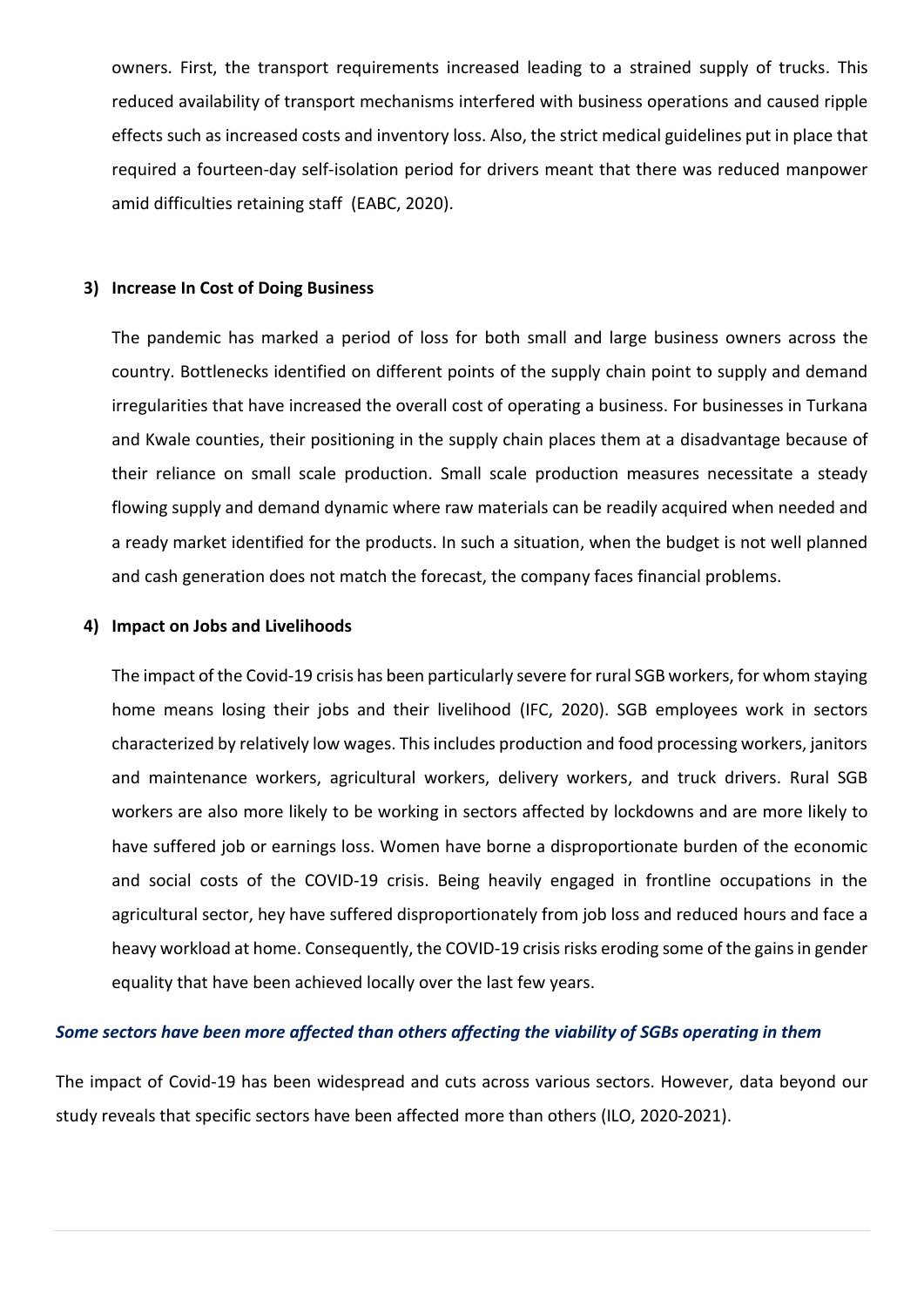Turkana & Kwale County SGBs operating in the hospitality and building & construction sectors indicated that they were considering shutting down their businesses or had already shut down marking the most affected sectors within our study sample.



# Figure 1: The Operational Status of SGBs in Turkana and Kwale Counties

Notwithstanding, a majority (77.1%) of SGBs in our study showed resilience by embracing various short-term coping mechanisms that would allow their businesses to remain operational.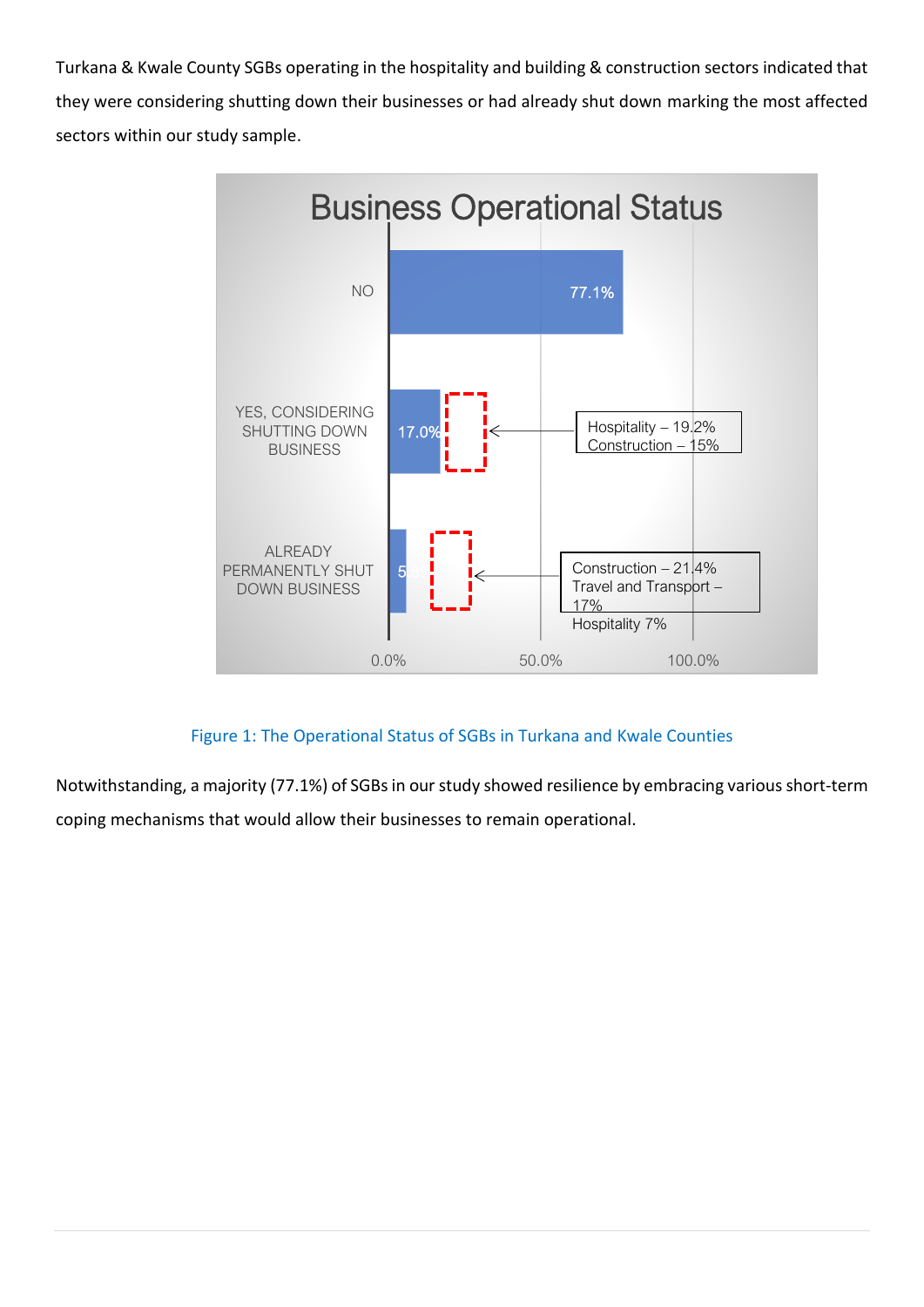

## Figure 2: The Coping Strategies Used by SMEs to Remain Operational

The coping strategies adopted by the SGBs led to a mix of both positive and negative outcomes for businesses as well as the livelihoods of those who rely on them. Decisions made to keep businesses afloat included laying off employees, institution of pay cuts, adoption of teleworking modes, sourcing from alternate suppliers, and the move to e-commerce. The most extreme measures adopted were the temporary shutdown of business and the complete shutdown of business.

This report focuses on the use of pivot/repurpose strategies to counter the effects of the pandemic.

## <span id="page-14-0"></span>PIVOTING AND REPURPOSING AS A COPING STRATEGY FOR SGB SUSTAINABILITY

## *Pivoting and Repurposing of businesses could support majority of rural based SGBs to remain afloat*

The use of pivoting and repurposing as a strategy to cope with the effects of the pandemic has been addressed in several studies. Businesses have pivoted or repurposed for various reasons including but not limited to meeting new needs for goods and services borne out of the crisis and sustainability. This is consistent with what we have seen in our sample.

SGBs in sectors that recorded the highest impact due to the pandemic (see Fig. 4 below) were also the highest to record the intention to repurpose or pivot their businesses to the least affected sectors as an alternative coping strategy should the effects of the pandemic endure beyond their ability to remain afloat.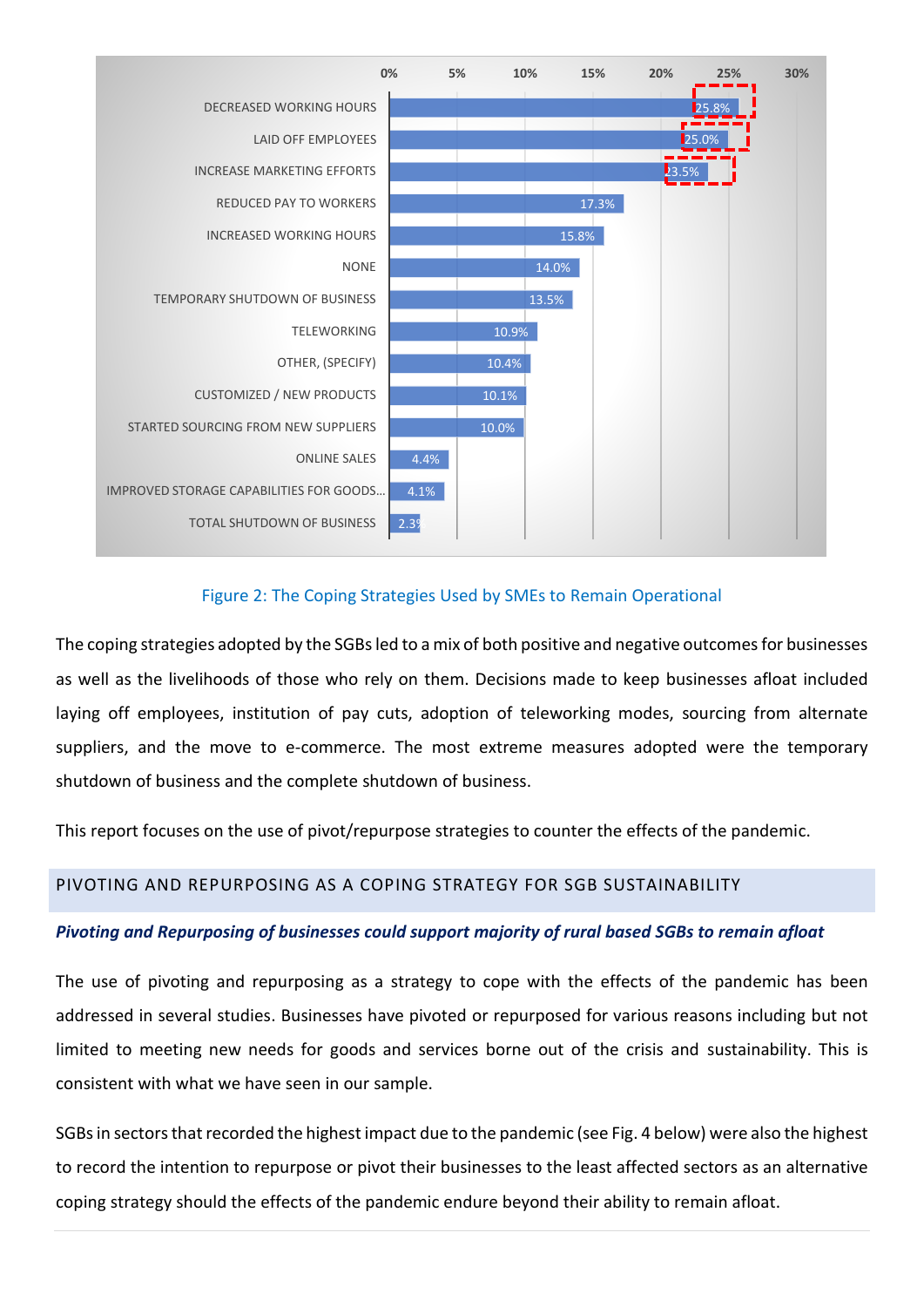

# Figure 3: Sectors Pivoting Representation – Most Affected Sectors to Least Affected Sectors

Hospitality sector had the highest number of respondents who indicated that they were willing to repurpose / pivot to another line of business at 23% , Bars and Entertainment came in second at 19% with Travel and Transport coming in third.



Figure 4: Representation of Sectors Willing to Pivot/Repurpose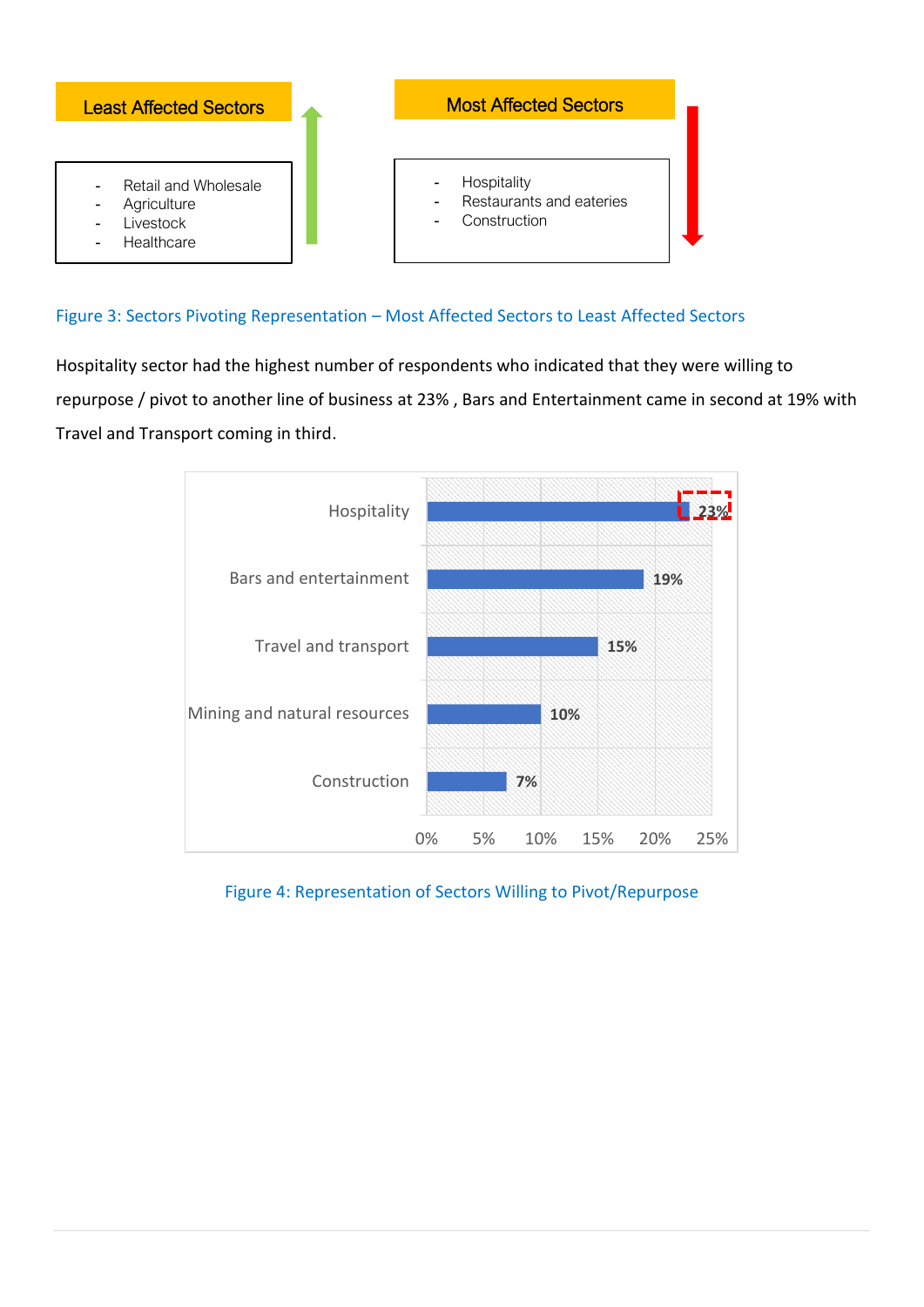Of those in Hospitality that indicated they were willing to pivot, 13% indicated that they would venture into livestock trade , a similar percentage indicated that they would venture into healthcare. 37% indicated that they were not decided where they would pivot/repurpose to. For those in transport sector, 31% indicated that they were willing to venture in livestock and trade whereas 33% were undecided.





Figure 5 & 6: Hospitality, Travel, and Transport SGB Pivot Options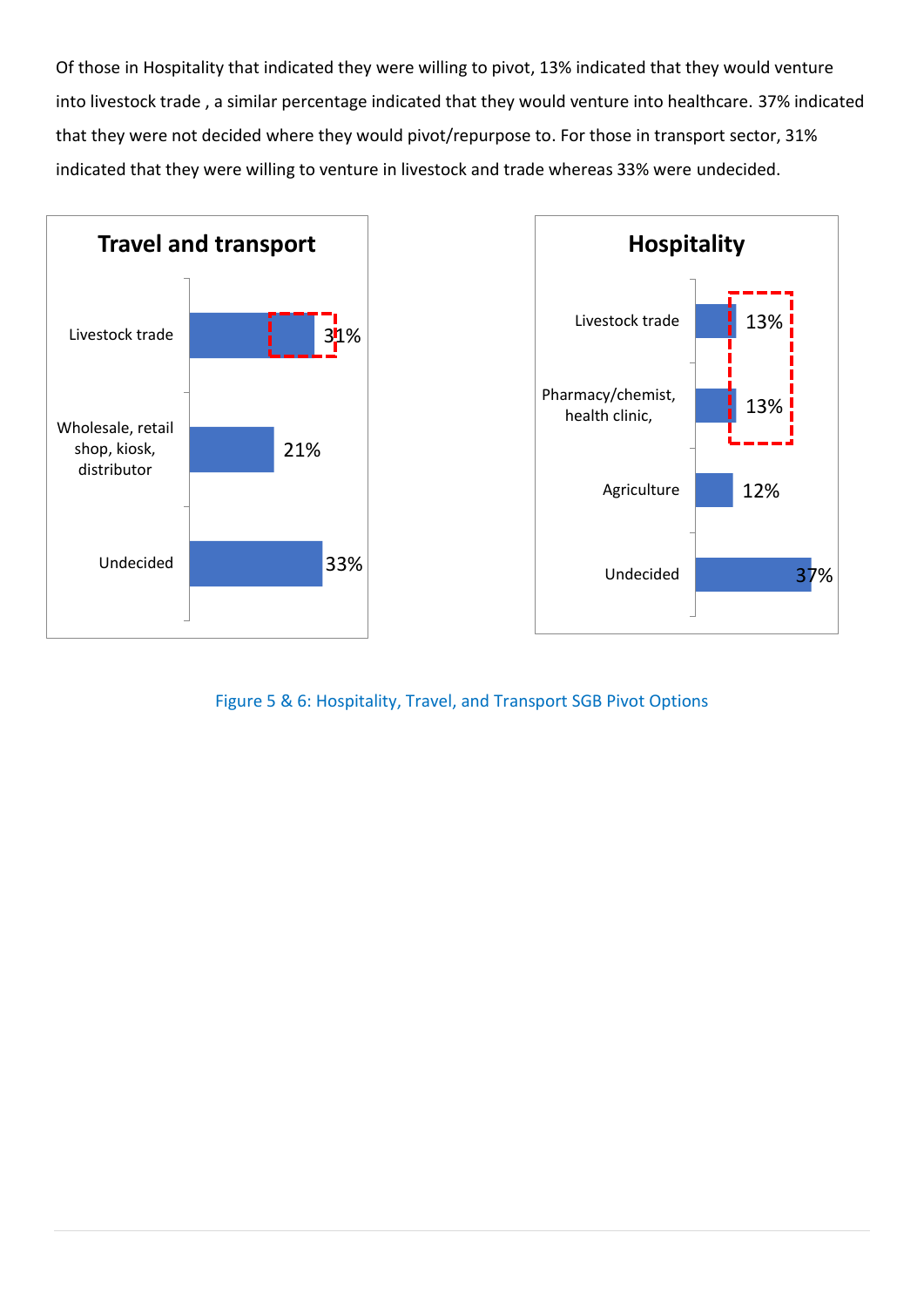Within the segment of business in mining and natural resources that indicated they were willing to pivot, 23% indicated that they would venture into livestock trade, further, 15% indicated that they would venture into agriculture. 44% indicated that they were not decided yet. For those in construction, 33% indicated that they were willing to venture in agriculture whereas 28% were undecided.



# Figure 7 & 8: Mining & Natural Resources and Construction Pivot Options

The impacts of the pandemic are expected to persist with newer variants of the virus being recorded and the national government's decision to reinstitute second county border lockdowns to curb further spread of the virus.

Economic projections made in a report by the Joint Research Centre <sup>n</sup> show a poor performing economy. Therefore, we are likely to see an increase in the number of SGBs making the decision to shut down their businesses or pivot.

It is a matter of significant urgency to showcase ways to support SGBs to pivot and repurpose to prevent further economic shocks as SGBs are responsible for dash employment, contribute a significant amount to overall county and country GDPs and are the main source of livelihood for rural occupants (find sources).

## <span id="page-17-0"></span>PIVOTING AND REPURPOSING NEEDS

*SGBs are considering pivoting and repurposing but face constraints that have prevented them from achieving this.*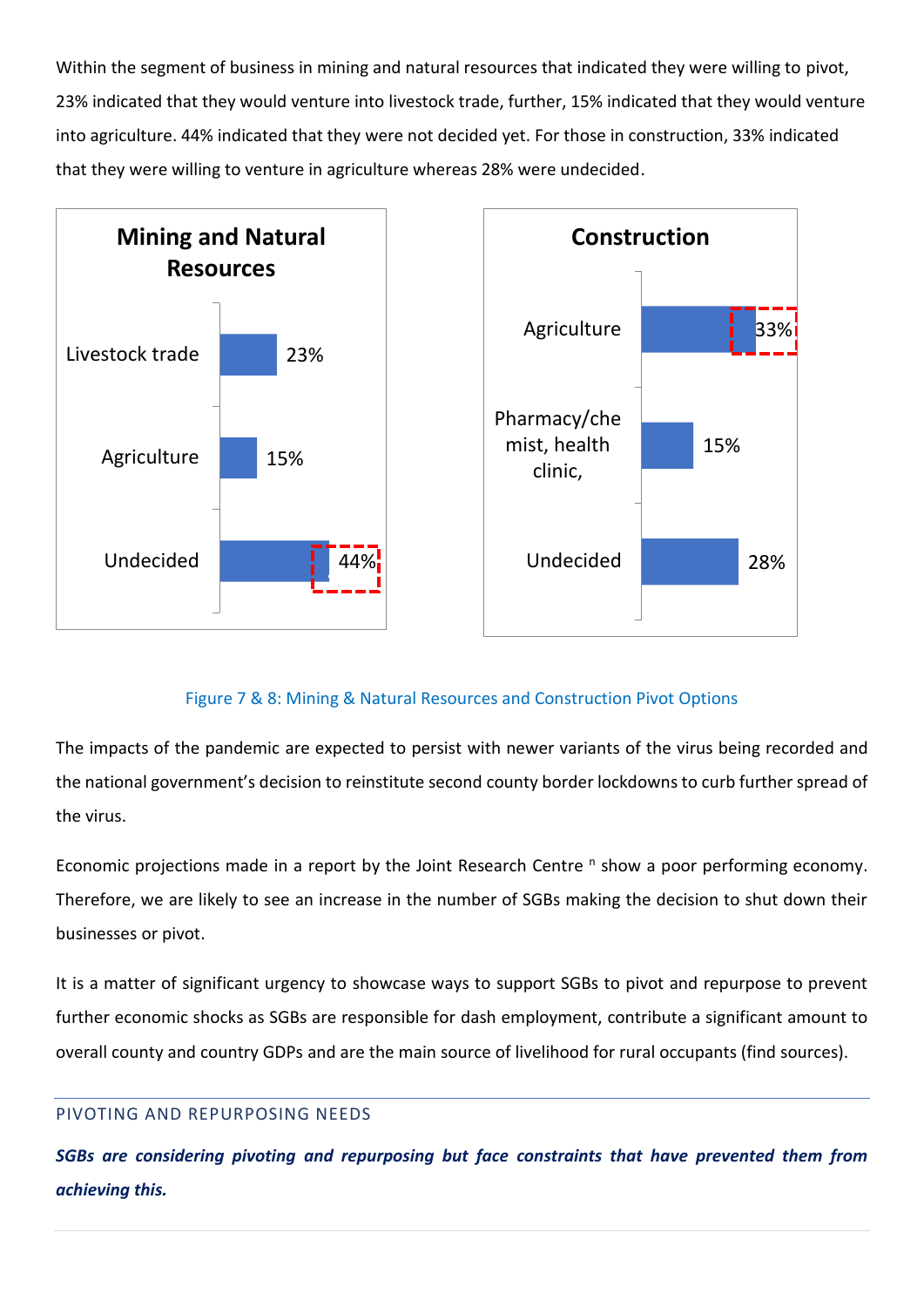We found that SGBs in Turkana and Kwale have shown resilience despite the myriad challenges they have faced to keep their businesses operational. Our study identified three key areas of need that will support SGBs to either temporarily pivot or repurpose their businesses to ensure they remain resilient.

### BUSINESS FINANCING

## *The top recorded need was access to finance opportunities*

The decrease in economic activities has led to reduced turnover projections due to the weakened profitability of SGBs. This weakened financial position, amidst a deteriorating macroeconomic environment impedes the ability of SGBs to obtain external finance.

Within our study sample, an average of 52.3% indicated that they had already sought some form of additional financing to help them cope with the effects of the pandemic and will continue to rely on external credit to keep their businesses going.

Within the segment of business that expressed interest in joining the livestock sector, 66% indicated that they would need financial assistance, 32% marketing, 36% access to buyers and 37% access to raw materials. For those who indicated that they were willing to venture in pharmacy / chemist/Healthcare, 71% indicated they needed financing to successfully pivot, 28% access to raw materials and 33% market intelligence.

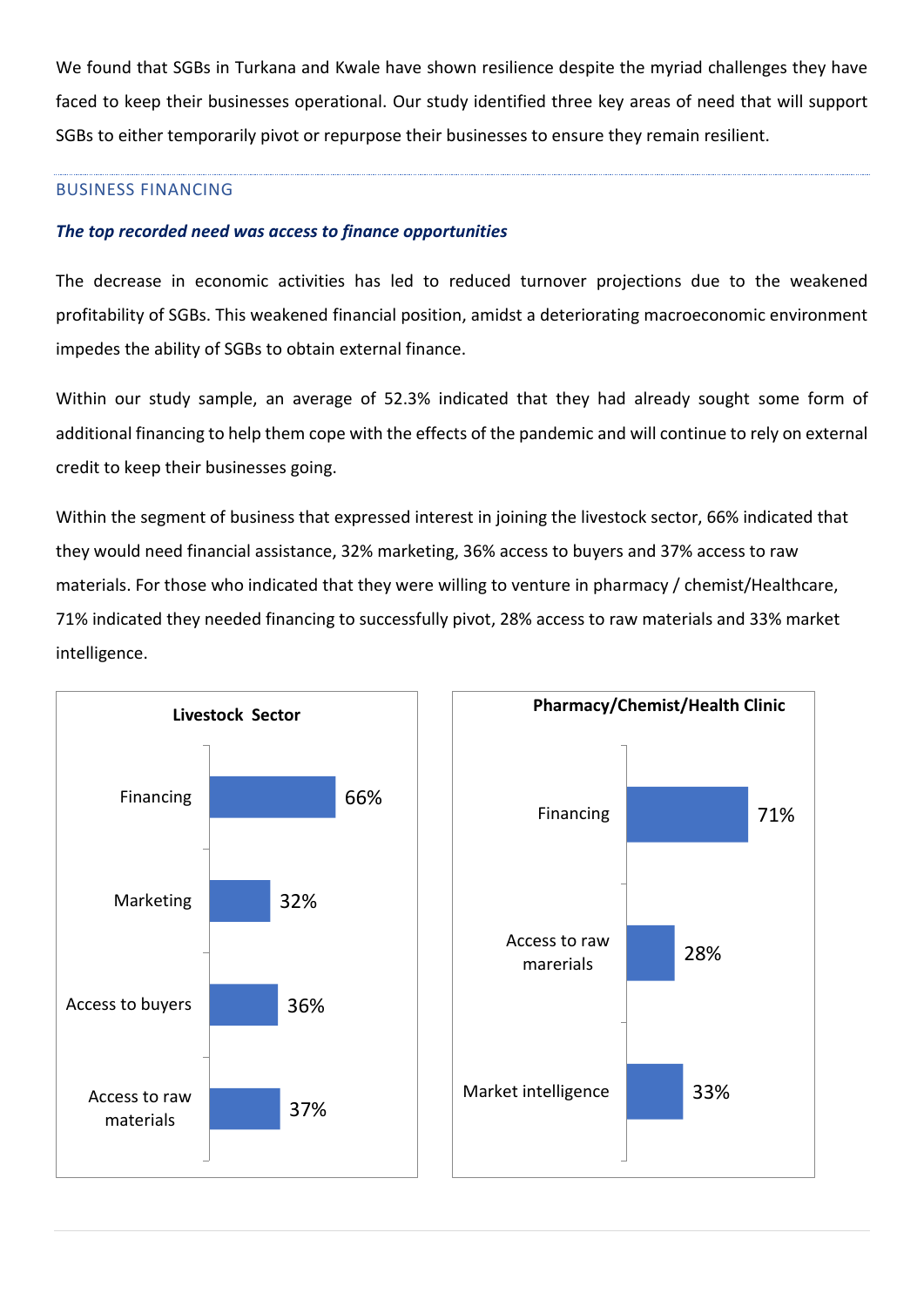## Figure 9 & 10: Business Needs for Successful Pivoting and Financing

Within the segment of business that expressed interest in joining the agriculture sector, 75% indicated that they would need financial assistance, 43% marketing, and 31% access to buyers. For those who indicated that they were willing to venture in wholesale/retail, 67% indicated they needed financial support to successfully pivot, 54% access to raw materials and 36% marketing assistance.



#### Figure 11 & 12: Business Needs for Successful Pivoting and Financing

### PROVISION OF BUSINESS DEVELOPMENT SERVICES (COUNTY BUDGET TO TRAIN SGBS)

The role of business development in supporting rural SGBs during the crisis cannot be discounted. Shrinking consumer goods consumption, supply chain disruption, and border lockdowns have necessitated the need to revamp the usual ways of doing business. SGBs in our sample stated that the business development support they would need to pivot/repurpose is sourcing raw materials for their new businesses, identification of suppliers, and marketing. They also indicated the need for reskilling for the employees and business owners to cushion against the economic and labour shocks caused by the pandemic.

Another aspect of business development that was requested for was support in instituting hybrid business models<sup>1</sup>.

### <span id="page-19-0"></span>CONSTRAINTS TO PIVOTING AND REPURPOSING

 $1$  Hybrid business models are those that combine more than one business model to deliver goods and services. In the context of this study, hybrid business models are those that combine digital models with traditional brick and mortar models.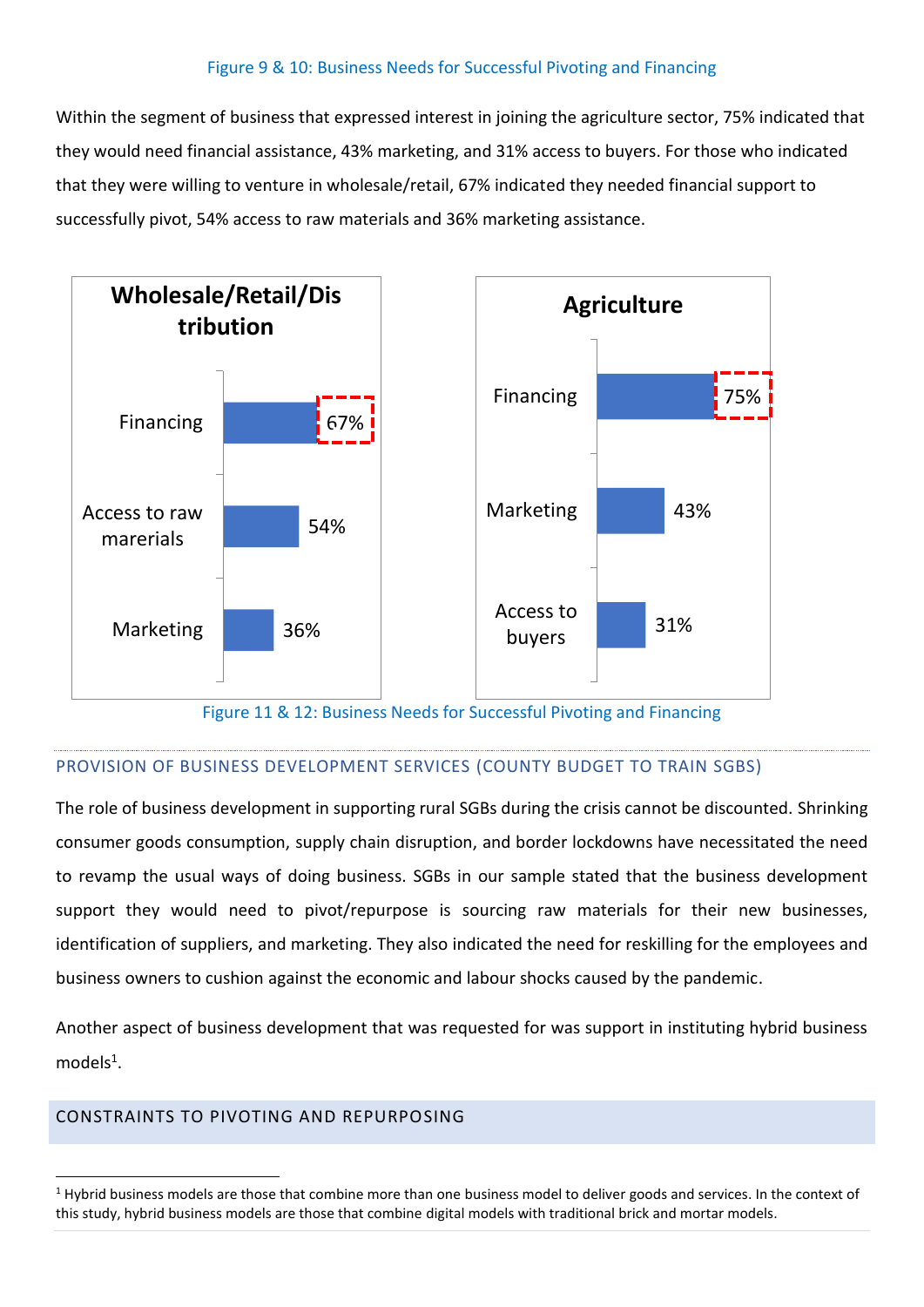# <span id="page-20-0"></span>LIMITED ACCESS TO CREDIT

With so much commerce disrupted by Covid-19, having flexible credit to fall back on can be crucial. However, the pandemic has affected lines of credit-based products such as loans. Banks and lenders have taken steps to respond to the negative impact of the pandemic by adjusting their lending policies to help small business owners to weather the storm.

Repayments have been deferred and credit limits raised, among other modifications. However, some groups, such as women in business, do not have access to these facilities and are therefore not benefitting from the measures put in place by lenders.



## Figure 13: Sources of external financing sought by SGBs

Male led businesses have higher access to credit facilities from banks (80%) and SACCOs (52%). On the hand, women led businesses (WSMEs) get credit from table banking (33%) and mobile based credit options such as Safaricom PLC's M-Shwari.

## <span id="page-20-1"></span>LIMITED DIGITAL ACCESS

The pandemic revealed the importance of digital accessibility for individuals and businesses alike. Business owners have taken advantage of digital tools to protect their employees as well as serve customers they cannot reach due to lockdown measures put in place. A study by McKinsey & Company (McK, 2020) states that the recovery of Covid-19 is states that the recovery from Covid-19 is likely to be influenced by the access to digital tools.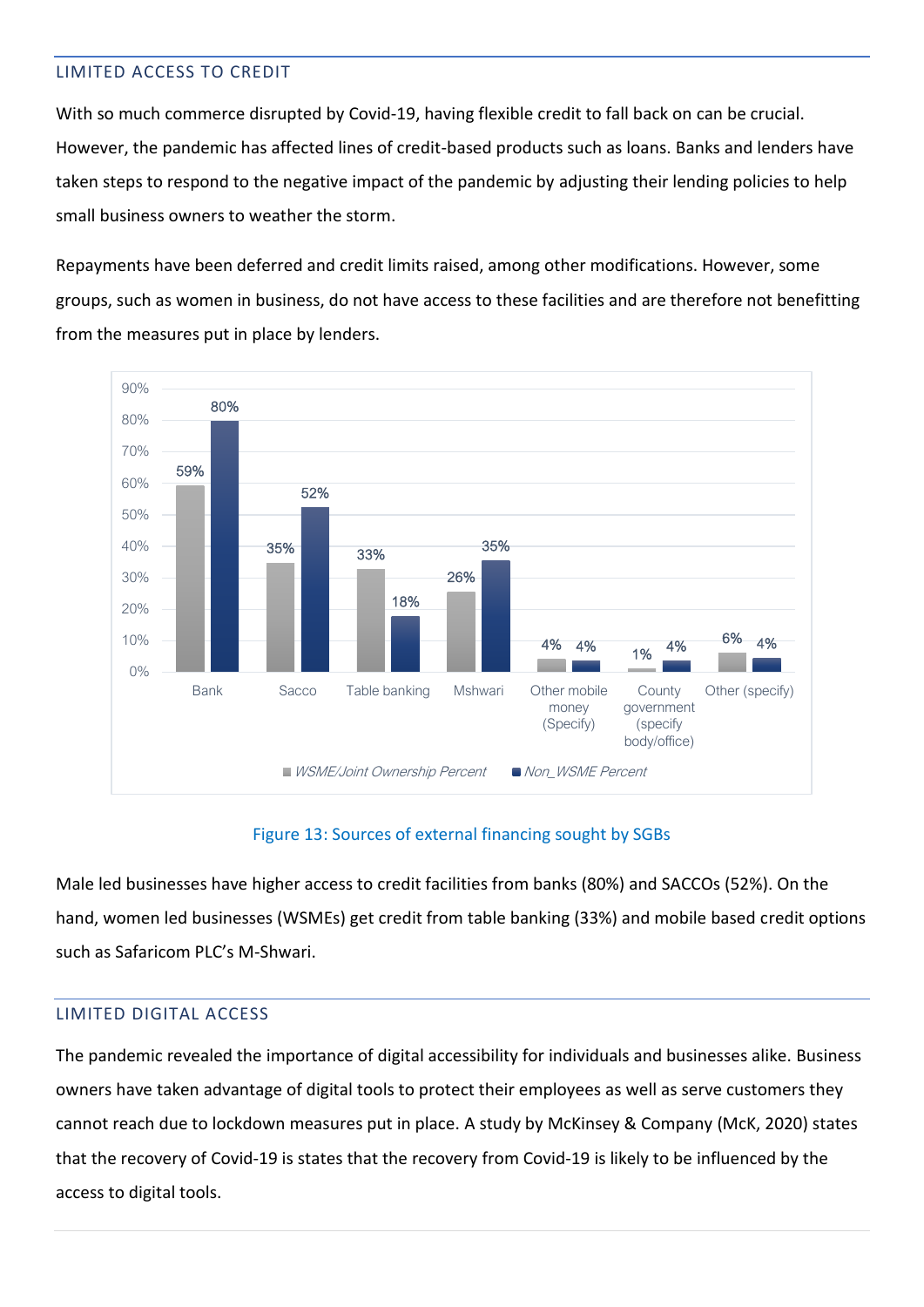In our sample, the sectors that respondents were intending to pivot/repurpose to had low online presence. This indicates opportunity to support these businesses to set up the use of online platforms as they repurposed.



# Figure 14: Online Sector Representation of SMEs

Expectedly, businesses in the IT sector have a higher online presence at 90% with education 66.7% and hospitality 62.5% coming a distant second and third, respectively. Mining, Agriculture and Livestock were among the sectors that had low online presence at 23.5% and 23% respectively.

When asked the reasons for low online presence, the following responses were recorded in order of prominence.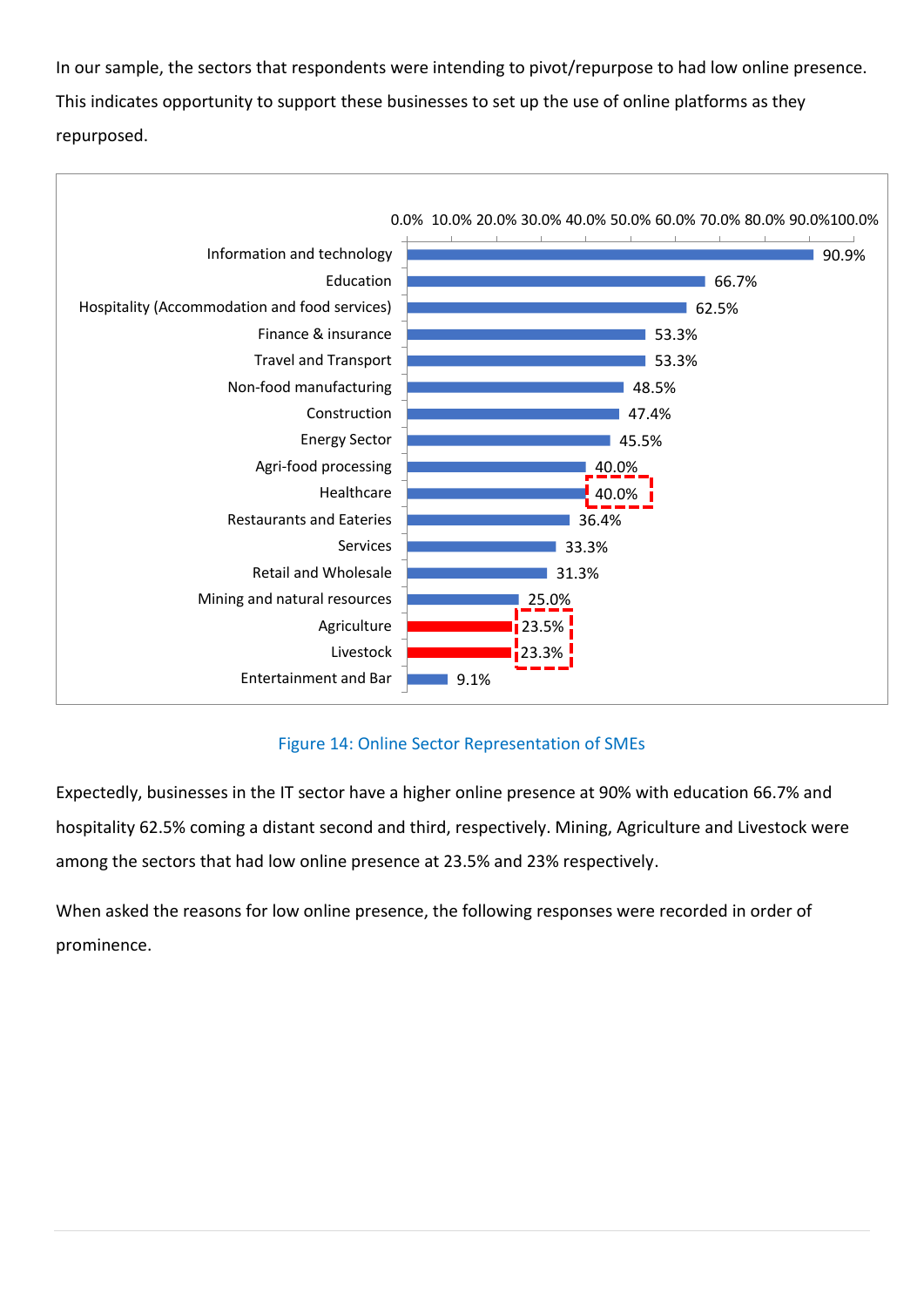

## Figure 15: Reasons for Lack of Online Presence

More than one third of respondents indicated that they had no awareness of how they would get their products/services online, a further 34% indicated that they had no interest in digital marketing. There is a huge opportunity for internet use as a significant proportion of businesses indicated that they either were not aware of digital presence opportunities, lack access to internet or indicated that internet cost was high.

## <span id="page-22-0"></span>INFORMATION ASYMMETRY

During times that are as uncertain as the Covid-19 period, access to accurate information is very beneficial to business owners of large and small businesses. Reliable information enables entrepreneurs to know what opportunities there are in their space of operation, how to take advantage of it and in what space of time. Getting to know something after its benefit has elapsed can be a very disappointing experience. Reliable information can also increase the competitiveness of a business.

Within our sample, we observed that accessibility to the right information on a timely basis was a challenge. County and National governments put in place various measures that would have cushioned businesses against the impacts of the pandemic but some businesses were not able to take advantage of these relief opportunities.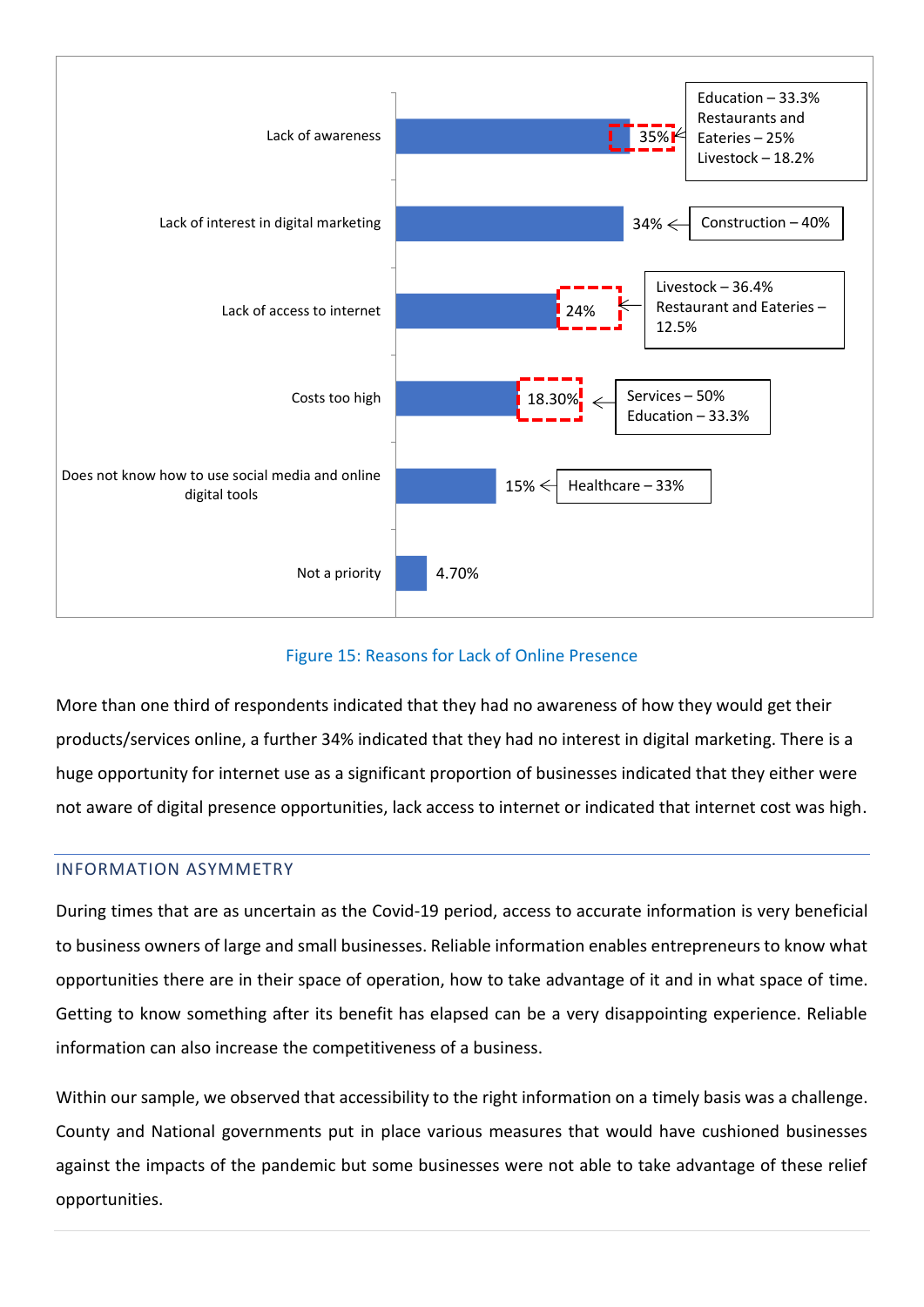

## Figure 16: Perceptions and Attitudes on Recent Measures by Various Stakeholders to Support SGBs

On a scale of 1-10, awareness level on measures by various stakeholders to support SGBS is at 4.7 (47%). Reduction of VAT from 16% to 14% most underutilized relief measure.



Further analysis showed that there are specific media sources that were used as a source of business news.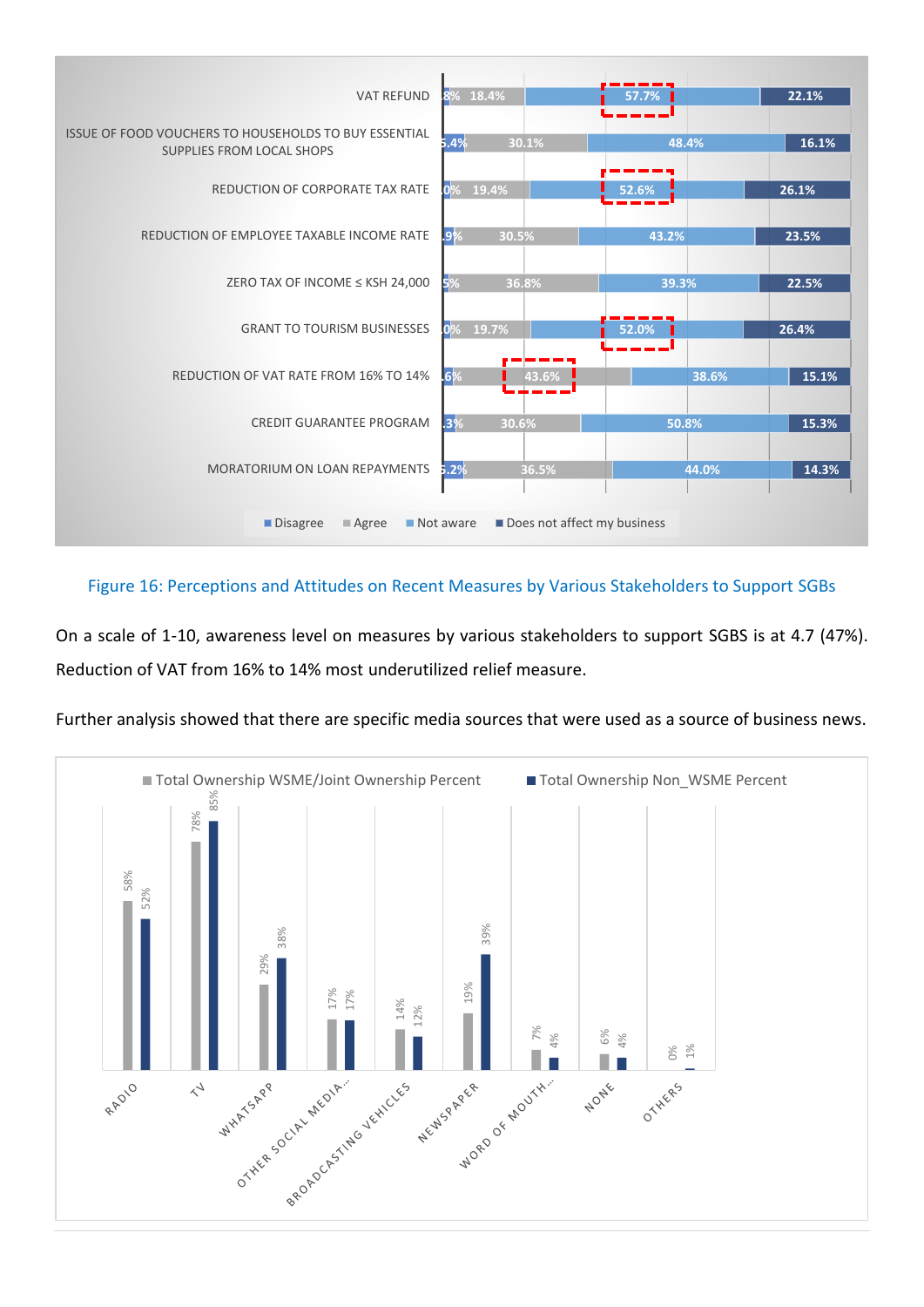## Figure 17: Trusted Sources of Information for SGBs in the Study

TV and Radio are the most trusted source of information 81% and 55% for women owned businesses and non-women owned SGBs, respectively. The use of new media emerged significantly low, a characteristic of Rural SGB. This trend is largely driven by connectivity issues in rural Kenya.



# Figure 18: Reliability of Proposed Sources of Information

When exploring reliability as a factor, County government/Ministry of Health emerged as the most trusted source of information at 64.5% followed by the county government ministry of trade at 45.5%. Notably, a higher percentage of male owned SGBs had more trust with the ministry of health (72%) compared to women owned and led SGBs (57%). Respondents stated that they did not rely on community leaders, religious leaders, or friends for reliable business information.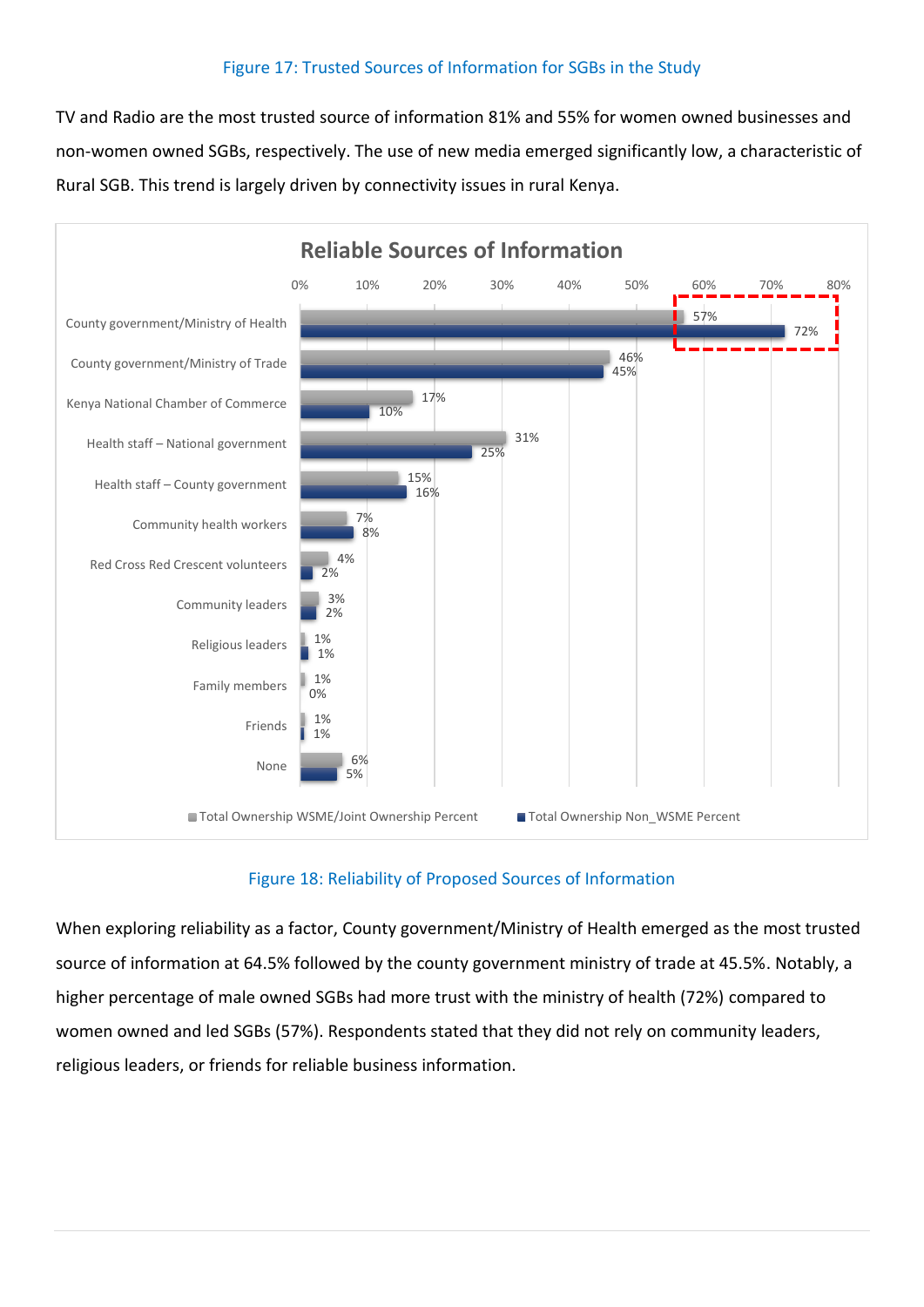#### <span id="page-25-0"></span>**RECOMMENDATIONS**

# <span id="page-25-1"></span>KEY INTERVENTIONS FOR PIVOTING/REPURPOSING DURING COVID-19 THAT CAN BE ACHIEVED SHORT TERM

# <span id="page-25-2"></span>DEVELOPMENT OF AN SGB FOCUSED POLICY FRAMEWORK THAT SUPPORTS RISK RESILIENCE AND DISASTER PREPAREDNESS

SGBs are making attempts to pivot and repurpose to survive. To sustain their efforts, a resilience framework for action by pivotal stakeholders needs to be formulated and implemented as Covid-19 is now proven to be a disaster. Whilst all private sector entities are affected, rural SGBs are particularly vulnerable to disasters due to a lack of investments in risk management. In addition to the Covid-19 pandemic, Kenya has experienced adverse events which have presented additional shocks for the already struggling SGB sector including extreme weather conditions through flooding, famine, and locust invasion. The focus of the work and the allocation of resilience building resources at the national level is concentrated on disaster management and emergency response, leaving risk reduction, mitigation, and management itself, both corrective and prospective, in second place. This requires an all-of-society approach. Such a framework will include:

- 1) A proactive approach to developing awareness campaigns among SGBs to increase the level of knowledge on risk identification and mitigation.
- 2) Data and knowledge management as fundamental for the understanding and monitoring of risks to increase the resilience of SGBs.
- 3) Embedding of disaster risk resilience systems and learning programs, as well as technological alternatives to increase resilience among SGBs.
- 4) Development of relevant SGB focused products: Insurance products, alternative schemes, accessible loan schemes, adapted to SGBs for the funding of the necessary innovations.

### <span id="page-25-3"></span>ENHANCED CAPACITY WITH A FOCUS ON DISASTER RISK RESILIENCE FOR SGB RISK RESILIENCE

Ecosystem actors must take on the responsibility and equip themselves with solid capacity to reach and influence a sufficient critical mass of SGBs. They should drive the paradigm change from the current reactive culture – focused on emergency response – towards a prevention culture that allows increasing the allocation of private and public resources for risk reduction and resilience increase tasks. Risk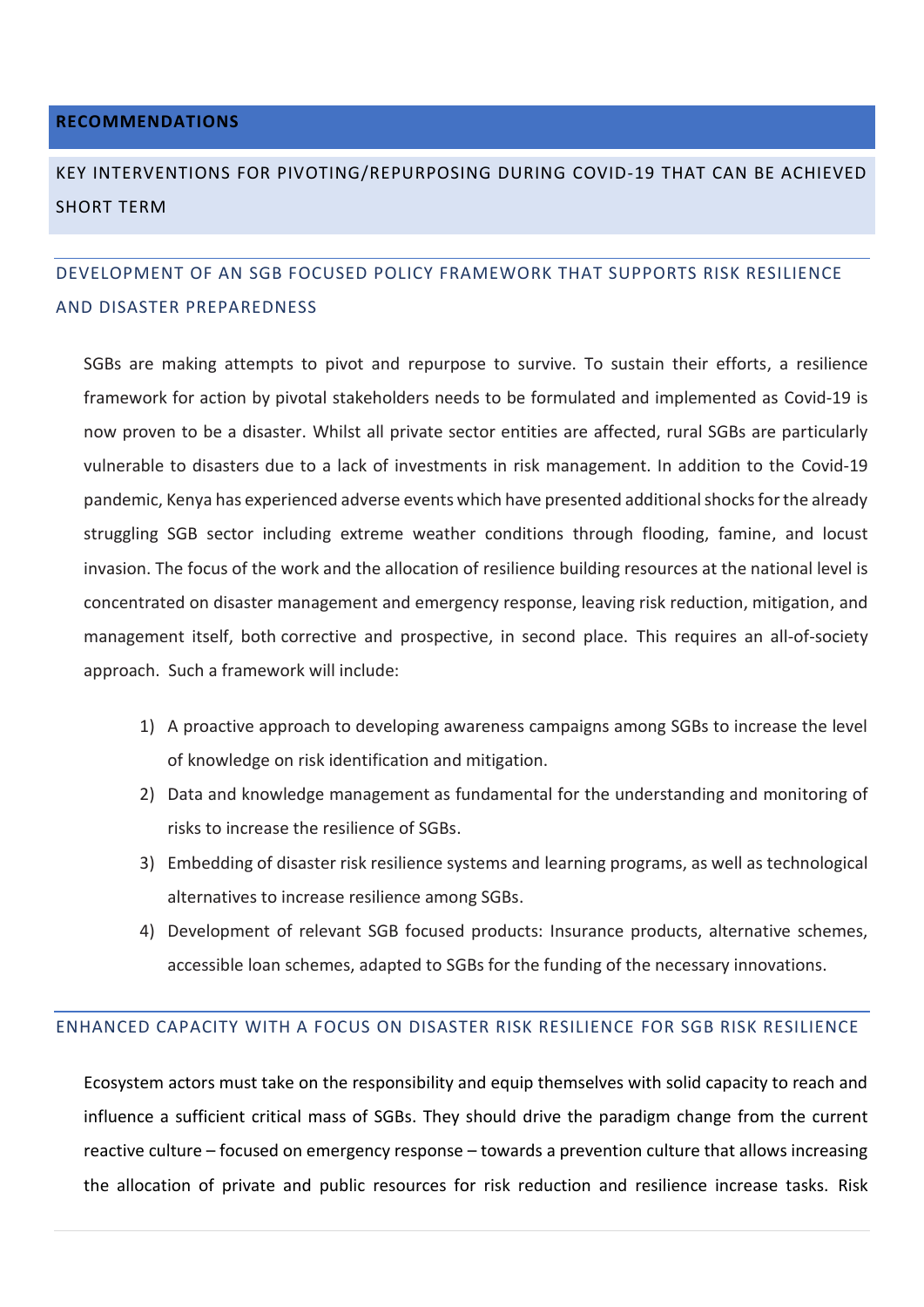resilience must not only focus on the current COVID-19 pandemic but needs to be based on an understanding of disaster risk in all its dimensions.

A robust SGB focused capacity building program that is designed to enhance capacity and resilience of SGBs and addresses the challenges of lack of timely information and technology on disasters, business continuity planning, digital skills and risks needs prioritization. This will require collaboration with academia, science, and technology institutions among others to co-create the design and approach that will ensure effective and efficient implementation and lead to better disaster preparedness and mitigation through adoption of best practice at rural level. Such a program will also incorporate more and better dedicated incubator and accelerator programmes for SGBs to bridge the gaps highlighted herein.

# <span id="page-26-0"></span>SHORT-TERM POLICY MEASURES CRUCIAL FOR SUPPORTING SGBS PIVOTING AND REPURPOSING TO MANUFACTURING

The study findings reveal that some SGBs, as a survival response to Covid-19, have pivoted or repurposed their businesses into manufacturing. The shift is generally towards low value-addition which requires low and semi-skilled technical capabilities, low levels of mechanisation, and not complex tasks. The pivot/repurpose into manufacturing for these SGBs necessitates the need to create and promote more and better linkages for sustainability. The range of policies that can help SGBs integrate into manufacturing value chains in the short term can be summarised as follows:

- 1) Improving access to finance, technology, business management skills and technical skills and encouraging partnerships with incubator and accelerator programmes that better integrate them into value chains.
- 2) Better provision of information among the value chain (business advisory, hands on mentorship and knowledge management support) to support them thrive in the new areas.
- 3) Provision of economic fundamentals such as digital infrastructure, targeted finance, access to supply linkages, skills in strategic planning management (through incubator and accelerator services), development of local linkages (market access enhancement) across counties and international markets through private and public support of existing dedicated institutions such as KIE. There is need to ring fence opportunities for rural based SGBs within private and public sector in specific procurement categories to enhance inclusivity.
- 4) Better coordination of mechanisms between the national and county governments for a range of actions with implementing partners and agencies who support intervention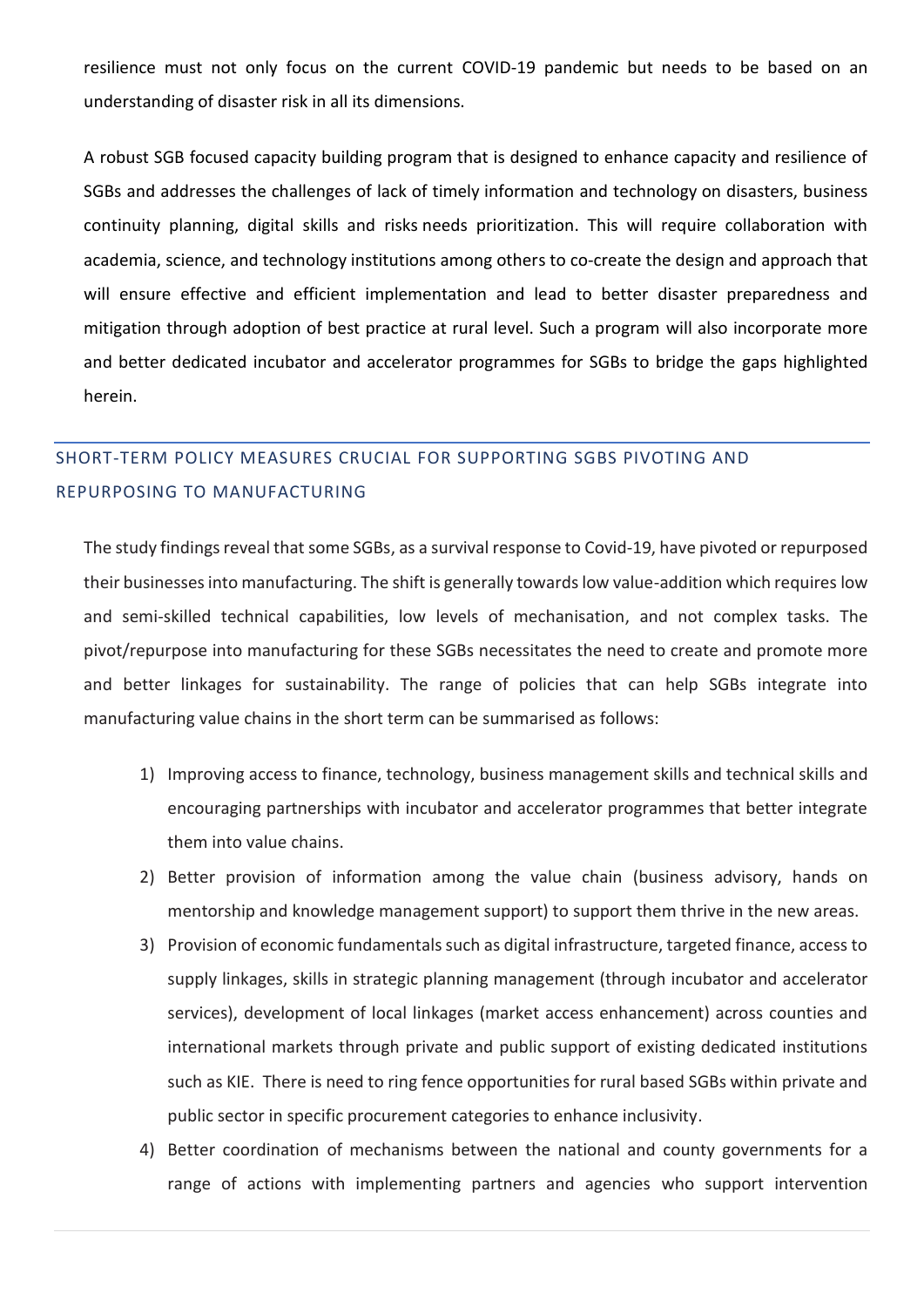programs for rural SGBs to leverage including MSEA, KEPROBA, KIRDI, and partnering banks implementing the GoK credit guarantee scheme.

5) We suggest that county governments remain responsible for the implementation of the policy suggestions and strong partnerships established with private sector to implement cross cutting interventions in SGB development, including supporting to avoid duplication of roles and enhance collaboration.

The range of policies that can help support SGBs in the medium to short-term can be summarised as follows:

- 1) Facilitation and strengthening the institutional frameworks established by the GoK to support SGBs.
- 2) Fast tracking operationalisation of the relevant legal frameworks to conclude regulations and operationalisation for example the pending bill on Disaster Risk Resilience.
- 3) Alignment between SGB development priorities and budget allocation. Some of the actions to strengthen SGBs include:
	- a. Continuous policy reviews and reforms to promote inclusivity of SGBs and creation of a level playing field for rural based SGBs.
	- b. Establishment of a digital portal for the SGBs to enhance information awareness and visibility of opportunities. Further, the portal could aggregate SGB data and profiling to create a trust platform for credit rating to de-risk lending and improve access to finance.
	- c. Under devolution, county governments have their own initiatives targeting SGBs which complement efforts by national government. To harness their capabilities more effectively towards SGB development, better engagement by both county governments in providing marketing opportunities such as SGB focused trade fairs and exhibitions. A key opportunity would be leveraging partnership on IIA's Annual Business Exchange Forum and Expo that is private sector led and focused on creating linkages for SGBs.

# <span id="page-27-0"></span>ENHANCE PRIVATE SECTOR PARTICIPATION, FROM BOTH LARGE COMPANIES AND SGBS FOR RECOVERY INITIATIVES

In the wake of the Africa Continental Free Trade Agreement (ACFTA), SGBs need to be sensitised and prepared to meet the compliance and trade requirements. They need information and awareness on the